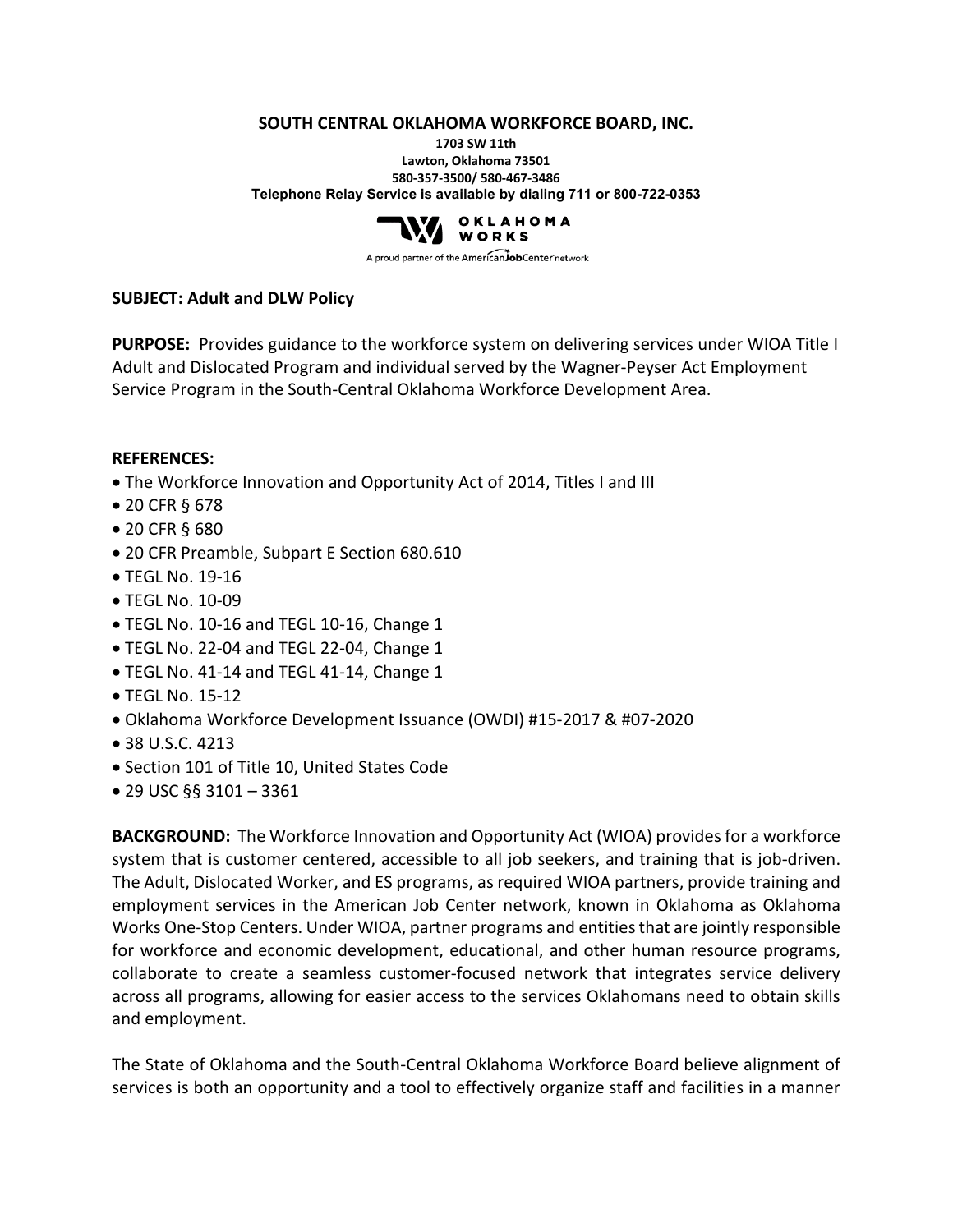that further streamlines customer service delivery, capitalizes on the strengths of staff, location, and technology capabilities. All these efforts will reduce duplication, save diminishing resources, increase customer satisfaction, and better develop our valued service delivery professionals. Alignment of services and common measure definitions will more accurately reflect to Congress, stakeholders, the public, and other interested parties on how the public workforce investment system is meeting the needs of business and the workforce and contributing to economic growth.

**IMPORTANT!** This document contains **important information** about your rights, responsibilities and/or benefits. It is critical that you understand the information in this document, and we will provide the information in your preferred language at no cost to you. **Call Lafonda Crowder (580) 357-3500** for assistance in the translation and understanding of the information in this document.

**¡IMPORTANTE!** Este documento contiene **información importante** sobre sus derechos, responsabilidades y/o beneficios. Es importante que usted entienda la información en este documento. Nosotros le podemos ofrecer la información en el idioma de su preferencia sin costo alguno para usted. **Llame al Lafonda Crowder (580) 357-3500** para pedir asistencia en traducir y entender la información en este documento.

# **Telephone Relay Service is available by dialing 711 or 800-722-0353**

## **POLICY:**

**Adult** means an individual who is age 18 and over.

**Dislocated Worker (DLW)** means an individual who meets the requirements of one of the following categories:

Category 1: Recently Dislocated

An individual in this category:

- has been terminated or laid off, or has received a notice of termination or layoff, from employment, including a separation notice from active military service (under other than dishonorable conditions);
- is eligible for or has exhausted entitlement to unemployment compensation; or
- has been employed for a duration sufficient to demonstrate, to the appropriate entity at an Oklahoma Works One-Stop Center as described in WIOA section 121(e), attachment to the workforce, but is not eligible for unemployment compensation due to insufficient earnings or having performed services for an employer that were not covered under a state's Unemployment Insurance (UI) law; and
- is unlikely to return to a previous industry or occupation.
- Category 2: Plant Closure or Substantial Layoff

An individual in this category:

has been laid off, or has received a notice of layoff, from employment as a result of any permanent closure of, or any substantial layoff at, a plant, facility, military installation or enterprise; A substantial layoff is defined as any reduction-in-force that is not the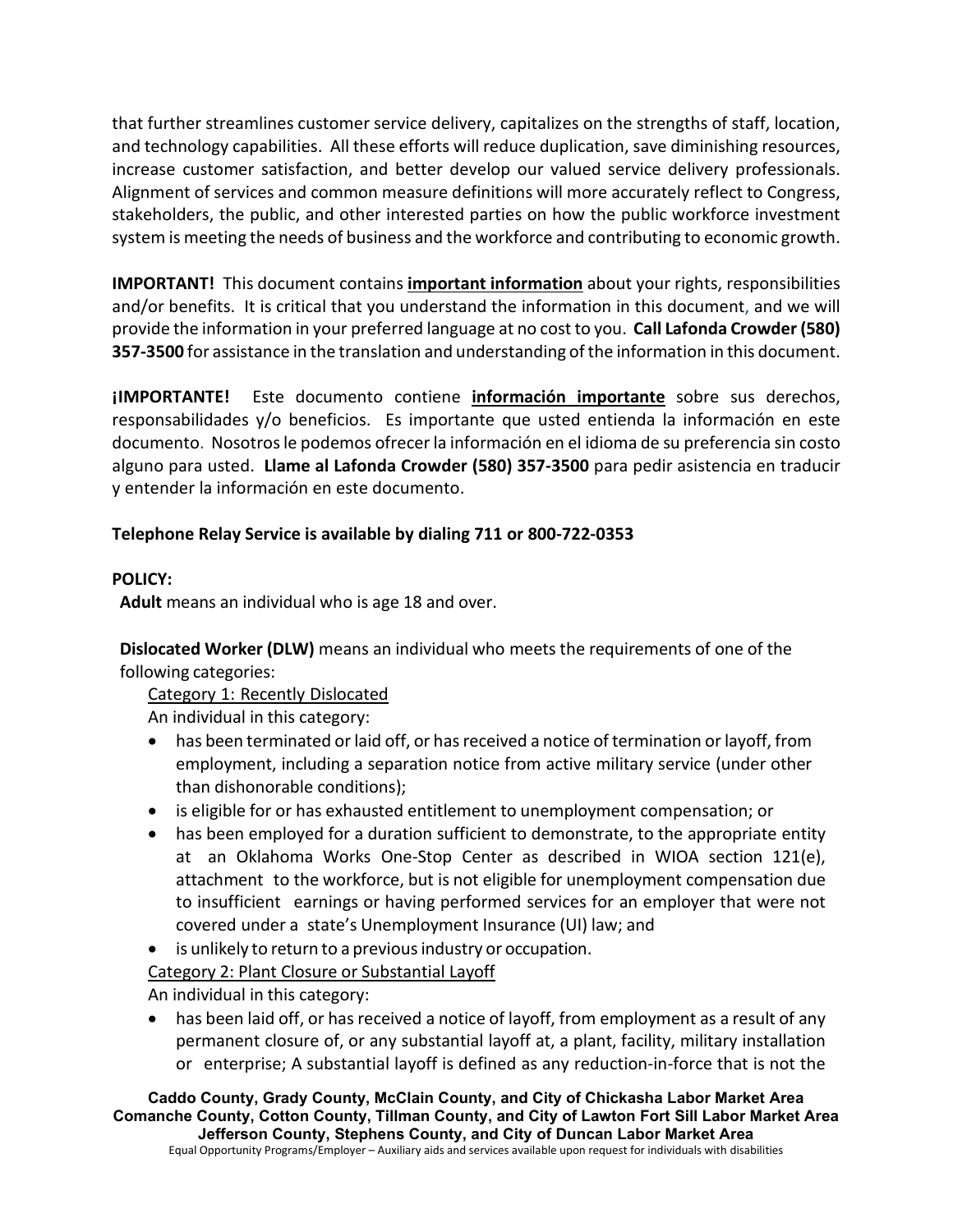result of a plant closing that results in an employment loss at a single site of employment during any 30-day period of at least 50 employees;

- is employed at a facility at which the employer has made a general announcement that such facility will close within 180 days; or
- for purposes of eligibility to receive services other than training services, career services, or supportive services, is employed at a facility at which the employer has made a general announcement that such facility or military installation will close.

# Category 3: Loss of Self-Employment Income

An individual in this category:

- was self-employed (including employment as a farmer, a rancher, a fisherman, or an independent contractor or consultant not technically an employee of a firm or agency); and
- is unemployed as a result of general economic conditions in the community in which the individual resides or because of natural disasters.

# Category 4: Displaced Homemakers

An individual in this category:

- is no longer supported by income from a family member; and
- is unemployed or underemployed and experiencing difficulty in obtaining or upgrading employment.

# Category 5: Military Spouses

An individual in this category isthe spouse of a member of the Armed Forces on active duty (as defined in section 101(d)(1) of title 10, United States Code) who:

- has experienced a loss of employment as a direct result of relocation to accommodate a permanent change in duty station of such member; or
- who is unemployed or underemployed and experiencing difficulty in obtaining or upgrading employment.

## **Adult and DLW Eligibility and Program Enrollment Procedures**

The enrollment process begins when an individual self-registers in the virtual case management system, known as OKJobMatch (formerly known as Oklahoma Service Link, or OSL). Once the self-registration has been completed, the demographic information entered will generate a potential eligibility determination. Staff must then meet with the applicant to review a snapshot of the information entered. Because the demographic snapshot will remain unchanged throughout program participation, information must be verified as accurate by the applicant's virtual self-attestation prior to staff entering the program enrollment. Additional information needed to determine eligibility must be requested at this time. Appropriate documentation of the information used to qualify the individual as eligible for enrollment in a WIOA program must be uploaded into the participant's virtual case file.

All pending enrollments and eligibility determinations are valid for 30 days only. At the end of 30 days the client is considered ineligible and will require a new eligibility determination. The enrollment date may not be backdated.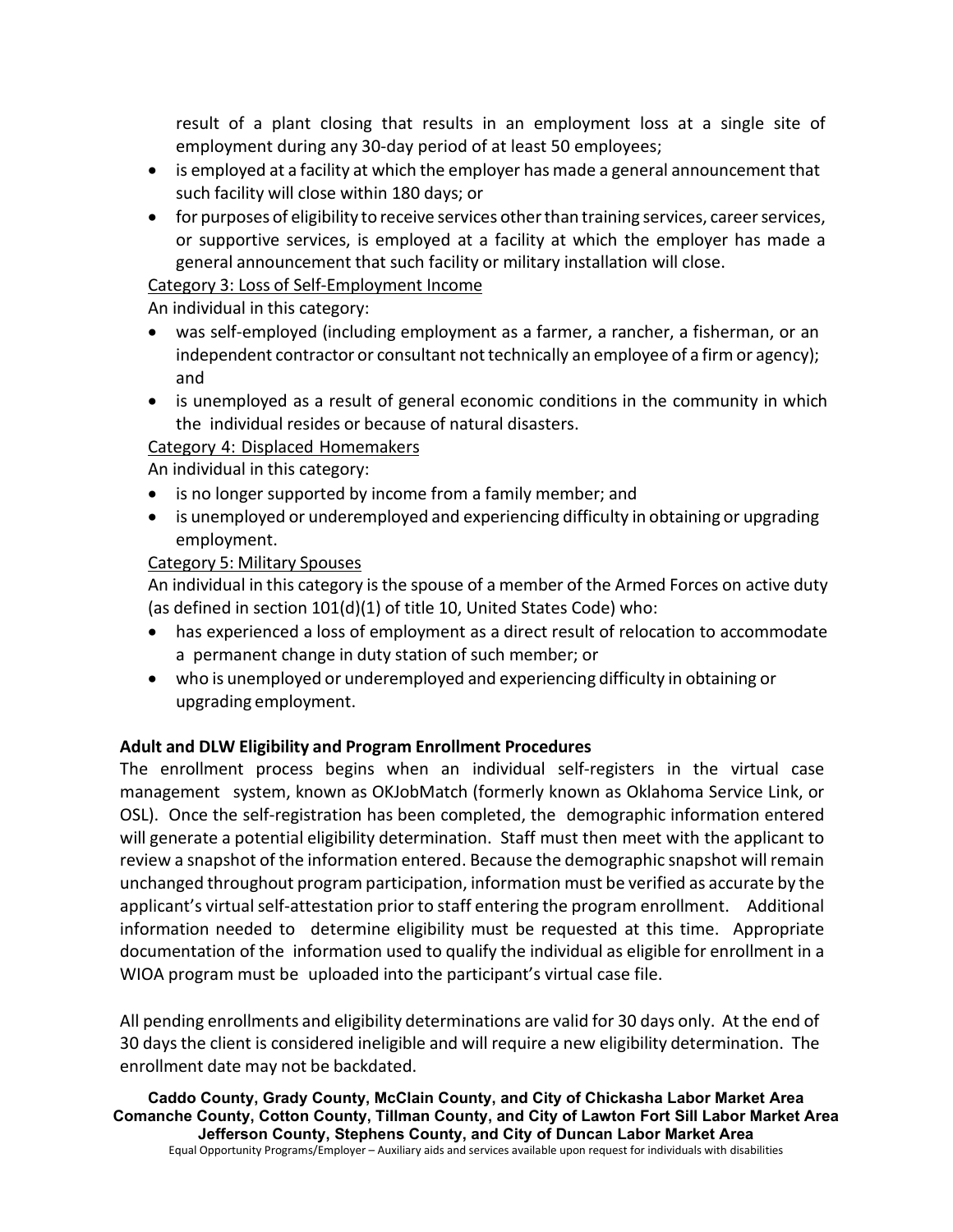Any participants that has been enrolled previously in the WIOA program must have board approval for an additional enrollment.

Although Adult and Labor Exchange (LE) enrollments do not require supervisory approval, DLW enrollments enter into a pending queue for supervisory approval when entered into OKJobMatch by front-line staff. DLW enrollments must be approved by a supervisor, verifying the client's eligibility including uploaded documentation, self-attestation, and program notes, before there is any expenditure of DLW funds. All DLW enrollments must be approved or denied by a supervisor within 30 days of the enrollment request or the request will be denied by state administrators. At this point eligibility must be re-determined and a new enrollment completed. If approved within the 30-day window, the enrollment date is the date the enrollment entered into the pending queue.

## **Individual Employment Plan**

Each individual enrolled in the Title I Adult or DLW program must have an Individual Employment Plan (IEP). The IEP is an ongoing strategy jointly developed by the WIOA participant and the Title I case manager to identify the employment goal(s), appropriate achievement objectives, and the appropriate combination of services to achieve the employment success of the individual. As adults and dislocated workers have diverse needs, each IEP must target the needs of the individual for whom it is developed. Therefore, each IEP starts with an objective, comprehensive assessment. The purpose of the assessment is to identify an employment goal or career pathway for the individual, and to determine the skill levels and service needs necessary for the individual to obtain or retain employment. Case managers are required to utilize the virtual IEP located in the Enrollment Details page of OKJobMatch. The initial IEP requires an entry for each of the 14 components, as they pertain to the individual for whom the IEP is developed. Additional goals and services necessary for the attainment and retention of successful employment must be added to the IEP as they are identified.

OKJobMatch provides the ability for the participant to virtually sign the IEP to acknowledge the plan was jointly developed by the participant and their case manager/career planner. Documents must be uploaded to OKJobMatch, as necessary, to support changes in the IEP, and the participant must always be given the option to receive a printed copy of the IEP when initially created and when updated/modified. Details on the development of the Individual Employment Plan may be found at https://oklahomaworks.gov/wpcontent/uploads/2019/07/OWDI-03-2019\_10.11.19.pdf.

The IEP must be modified to reflect any deviations from the individual's employment and training goals. This includes a revised employment goal, extended training time, a new training provider, any gap in service, newly identified needs or barriers, and other such significant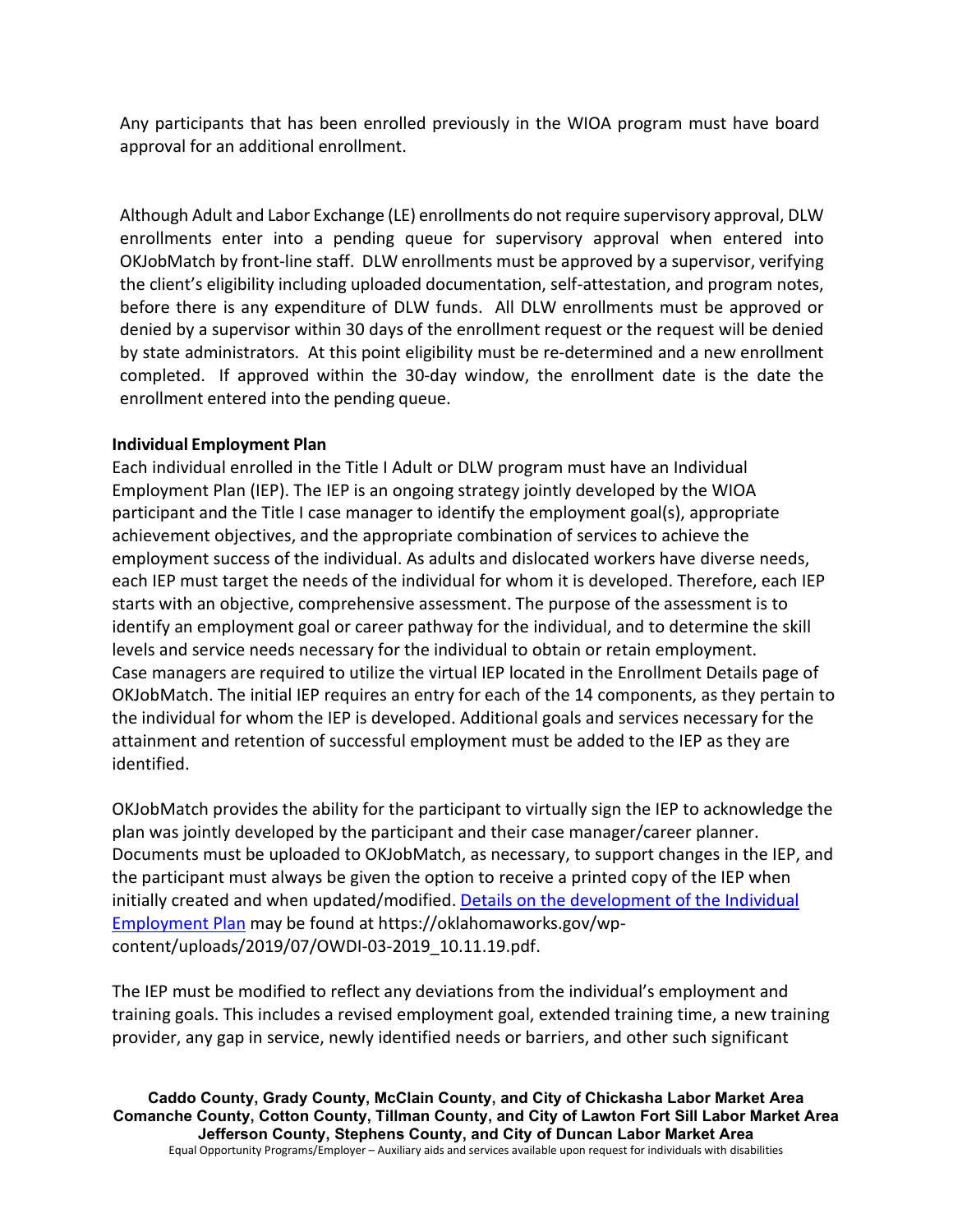changes to the participant's plan. Modified IEPs require the signature/virtual attestation of the participant.

### **Case Management**

Case management is defined as the coordination of services on behalf of the participant, including services provided by an AJC partner or a community-based organization. Appropriate documentation of case management activities is essential to ensure provision of the comprehensive services necessary to achieve the participant's career objectives. As stated earlier, the comprehensive services and activities necessary for attainment and retention of successful employment must be described in the IEP. Additional client information related to eligibility, the need for WIOA services, and case management activities and updates that have not been included in the IEP must be documented in Case or Program Notes, including:

- The participant's employment status at program enrollment, including:
	- $\circ$  Details pertaining to the participant's current or most recent employment, including the name of the employer and employment end date, if appropriate, and
	- $\circ$  For participants who were laid off, the name of the company from which they were laid off and the date of the layoff.
- Attempts to contact the participant, in accordance with SCOWB policy, and the result of the attempted contact;
- The attainment of employment, including:
	- o Employer name;
	- o Date employment started;
	- o Wage at hire
	- o Benefits such as insurance and leave; and
	- $\circ$  How employment information was verified (pay stubs, employer contact, etc.);
- Any other activities and information pertinent to the achievement of the IEP, as determined by SCOWB; and
- Details regarding coordination of services and resources.

The use of funds from other sources for career or training services does not negate the responsibility of WIOA staff to maintain and document contact with participants enrolled in Adult or DLW Programs. The purpose of regular contact is to offer services, verify training progress, and ensure performance measures are attained, even when the cost of training is paid by another entity or program, such as a Tribal entity, Trade Adjustment Assistance (TAA), Temporary Assistance for Needy Families (TANF), Department of Rehabilitation Services (DRS), Adult Basic Education (ABE) providers, non-profit entities, or other community partners. OWDI #03-2019, Guidance for the Development of the Adult and Dislocated Worker Individual Employment Plan, requires that services provided by other entities, including but not limited to those listed above, must be documented in the IEP.

## **Career Services**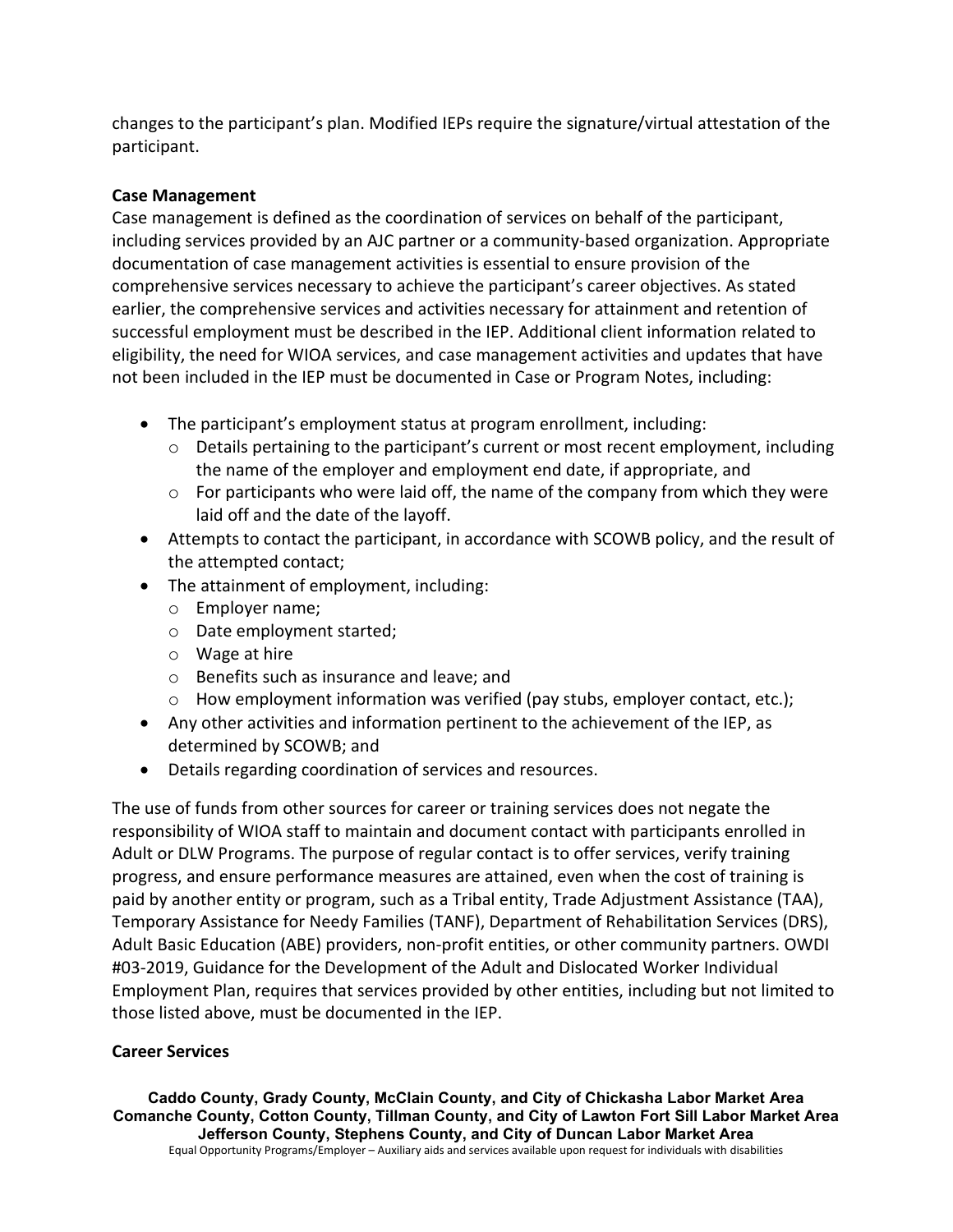WIOA authorizes career services for adults and dislocated workers, which must be made available in all comprehensive American Job Centers (AJCs). WIOA distinguishes three levels of career services: basic career services, individualized career services, and follow-up services, with no sequential requirement for these services. Career services under this approach provide the flexibility to target services to the needs of the customer, while still allowing for tracking of outcomes for reporting purposes. Career services may be provided in any order, recognizing each individual may not need all types of career services or may need different types of career services at different stages in their career pathway. The three categories of career services are defined in TEGL 16-16, One Stop Operations Guidance for the American Job Center Network. The categories are basic career services, individualized career services, and follow-up services.

**Basic Career Services:** Basic career services are accessible in all Oklahoma Works One-Stop Centers statewide and must be made available to all individuals seeking employment and training services. Basic career services may be provided by both the Adult and DLW programs, as well as through the LE program services provided by the Wagner-Peyser (WP) staff of the Oklahoma Employment Security Commission (OESC). Self-service and Information Only basic career services do not trigger inclusion in participation for Title I Adult and DLW programs or for the Title III ES program. The State's most recent Core Performance Measures policy is found at [https://oklahomaworks.gov/local-workforce-boards/wioa-policy-center/.](https://oklahomaworks.gov/local-workforce-boards/wioa-policy-center/)

**Individualized Career Services:** As with basic career services, individualized career services are available in all Oklahoma Works One-Stop Centers statewide. ES staff and WIOA Title I staff may make individualized career services available, particularly for individuals with barriers to employment as defined in WIOA 3(24). Individualized career services are generally more time intensive than basic career services, and are customized to each individual's needs. Receipt of any individualized career service triggers participation and, therefore, performance.

The following services are considered individualized career services:

- comprehensive and specialized assessments of skill levels and service needs, which may include:
- diagnostic testing and use of other assessment tools, and
- in-depth interviewing and evaluation to identify employment barriers and appropriate employment goals;
- development of the IEP;
- group counseling;
- individual counseling;
- career planning;
- short term-prevocationalskills (for example, communication skills, interviewing skills, personal maintenance skills and professional conduct);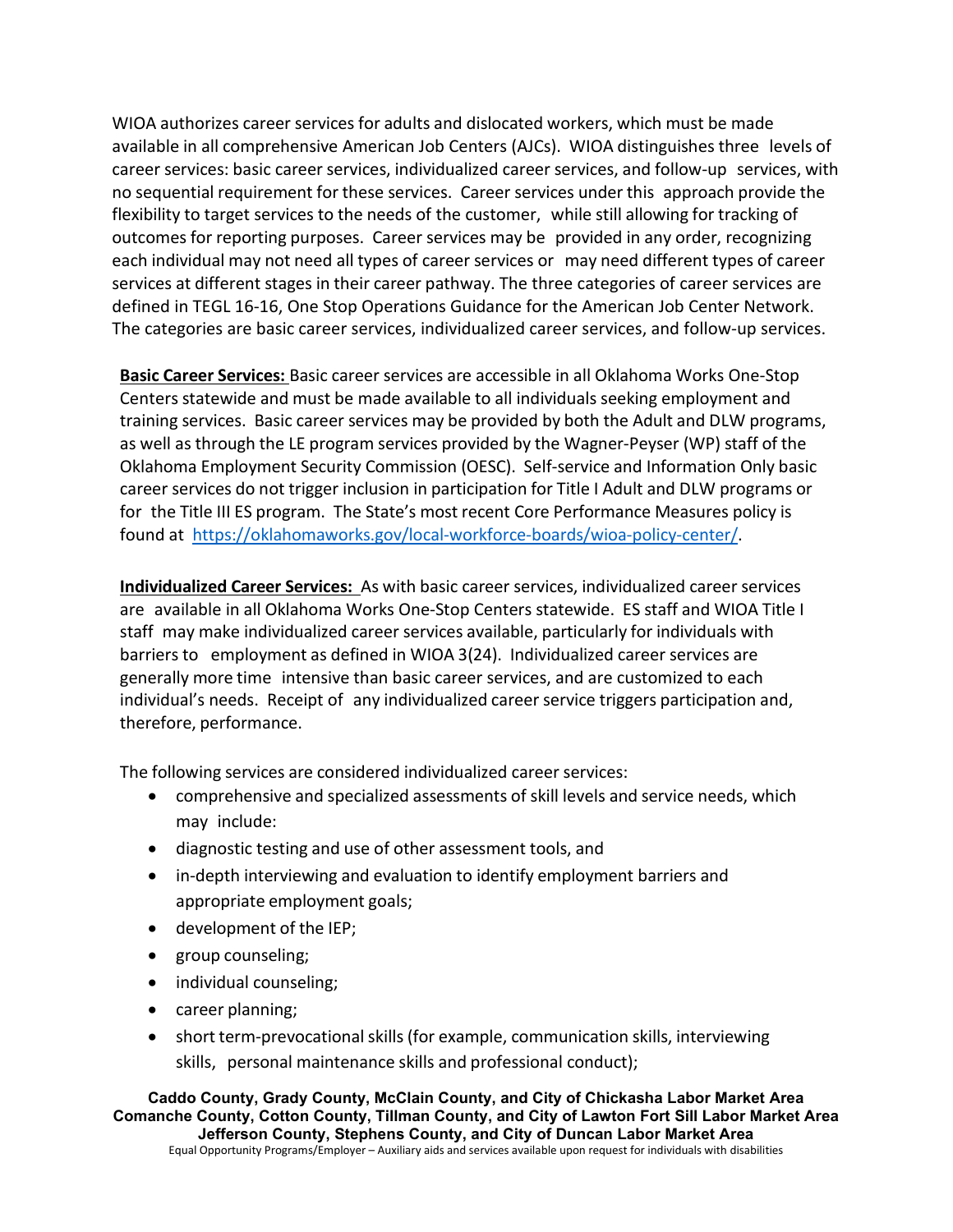- internships and work experiences linked to careers;
- transitional jobs; as defined in the Work-based Training section of this issuance and at 20 CFR 680.190 and 195;
- workforce preparation activities;
- financial literacy services, such as those described in 29 USC 3164;
- out-of-area job search assistance and relocation assistance; or
- English language acquisition and integrated education and training programs.

If Oklahoma Works staff or partners determine individualized career services are necessary for an individual to obtain or retain employment, these services must be made available to the individual, provided the individual meets the respective program eligibility requirements. Recent assessments, interviews or evaluations completed by workforce partner programs may be used by Oklahoma Works staff to determine if individualized career services are appropriate or necessary for an individual. Assessments that are used to determine eligibility may include TABE, Tratify, CareerGuide or other approved assessments that ensure eligibility determination procedures are consistent with SCOWB policy and state issuances. The provision of individualized career services must be based on the employment needs of the individual as determined jointly by the individual and the career planner, and must be documented in the IEP.

### **Individualized Career Services Provided by ES Staff**

ES staff members also have specific obligations in serving unemployment insurance (UI) claimants and carrying out components of the State's UI program, which include:

- Coordination of basic career services, particularly LE services;
- Targeting UI claimants for job search assistance and referrals to employment;
- Administering UI work test requirements, including obtaining and documenting relevant information for eligibility assessments and providing job search assistance and referrals to employment;
- Provision of referrals to UI claimants for training and education resources and programs, including but not limited to Pell Grants, GI Bill, Post 9/11 Veterans Educational Assistance, WIOA, higher education assistance, and Vocational Rehabilitation;
- Provision of application assistance to UI claimants for training and education resources and programs, including but not limited to Pell Grants, GI Bill, Post 9/11 Veterans Educational Assistance, WIOA, higher education assistance, and Vocational Rehabilitation;
- **Caddo County, Grady County, McClain County, and City of Chickasha Labor Market Area** • Outreach, intake (including identification through the State's Worker Profiling and Reemployment Services system of UI claimants likely to exhaust benefits and related programs, such as the Reemployment Services and Eligibility Assessment program), and

**Comanche County, Cotton County, Tillman County, and City of Lawton Fort Sill Labor Market Area Jefferson County, Stephens County, and City of Duncan Labor Market Area**

Equal Opportunity Programs/Employer – Auxiliary aids and services available upon request for individuals with disabilities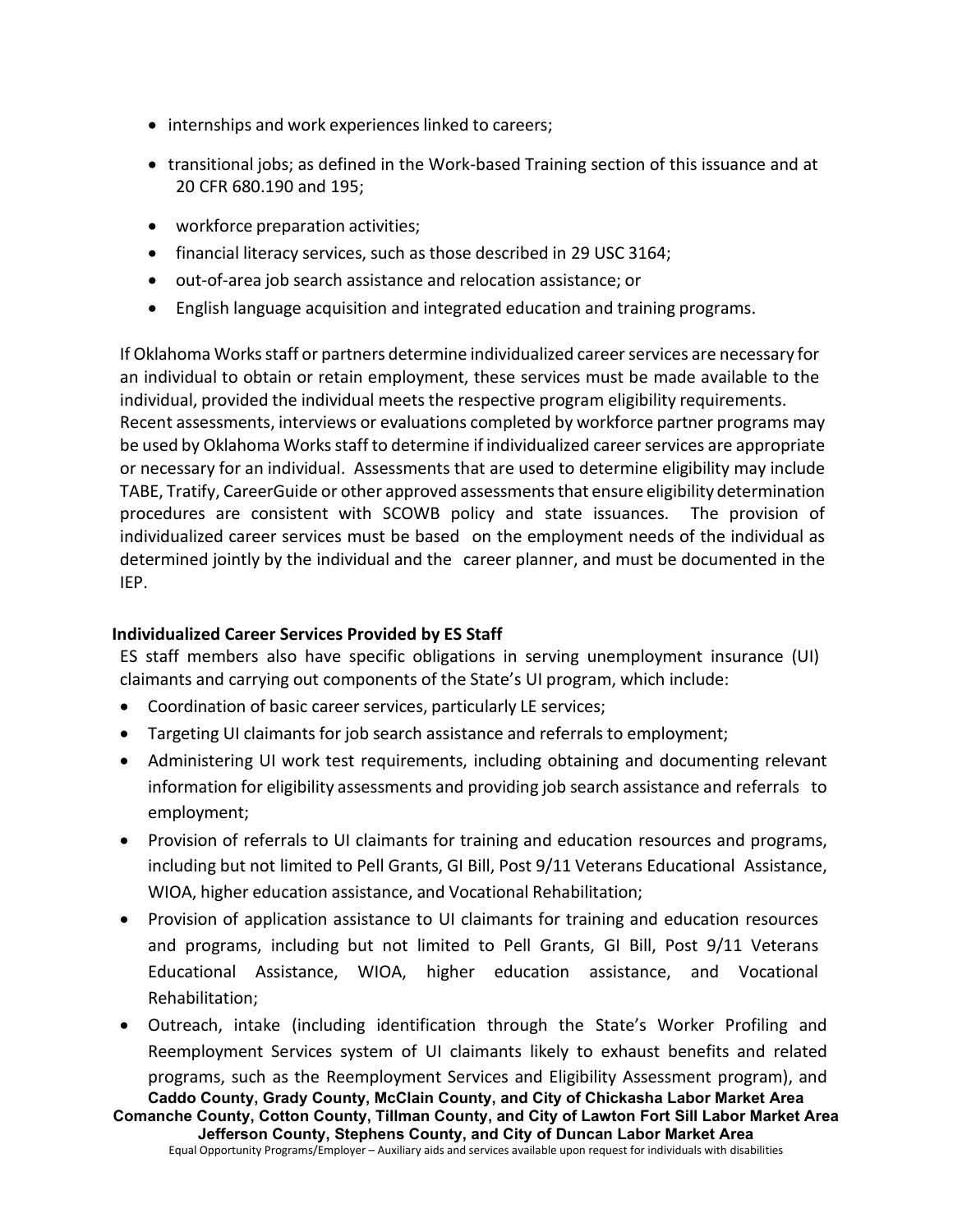orientation to information and other services available through the American Job Center network;

- Provision of information and assistance regarding filing claims under UI programs, including meaningful assistance to individuals (including individuals with language or other program access barriers) seeking assistance in filing a claim.
	- o Meaningful assistance means providing assistance:
		- In the Oklahoma Works One-Stop Center(s), using staff who are well trained in UI claims filing activities, the rights and responsibilities of claimants, and information necessary to file a claim, or
		- By direct linkage: via phone or other technology, such as live web chat and video conference, as long as the assistance is provided by appropriately trained and available staff and within a reasonable time;
	- $\circ$  Technology-based approaches to providing meaningful assistance must ensure Oklahoma Works One-Stop Center customers have access to appropriately trained staff within a reasonable time. The referral of Oklahoma Works One-Stop Center customersto the OESC self-service website or public phone line where an individual is placed into a queue with all other UI claimants is not meaningful assistance;
	- $\circ$  The cost associated in providing meaningful assistance may be paid for by OESC's UI administrative funding, the WIOA Adult or DLW programs, the ES program, or some combination of these funding sources.
	- o OESC provides training to staff statewide ensuring they can answer basic questions about an individual's claim. In addition, the online filing system (ONICv2) allows individuals easily accessible self-service options such as PIN reset, claim balance and payment detail, ability to view fraud or claimant error overpayments, appeals filing, multiple browser compatibility, print or mail 1099, and ability to view non-monetary determinations. Claimants can access these options anywhere there is internet, but specifically at the Oklahoma Works office where staff will assist them in navigating the site and also answer questions about the claims process.

**Follow-up Services:** Follow-up services must be provided for no less than 12 months after the first day of employment for Adult and DLW participants who are placed in, or have attained unsubsidized employment. Procedures for follow-up are provided in the Follow-up policy.

- Follow-up services for system-exited WIOA Title I Adult & DLW program participants can include, but are not limited to, two-way exchanges between the service provider or case manager and either the individual (or his/her advocate) or the individual's employer as follows:
- Counseling individuals about the workplace.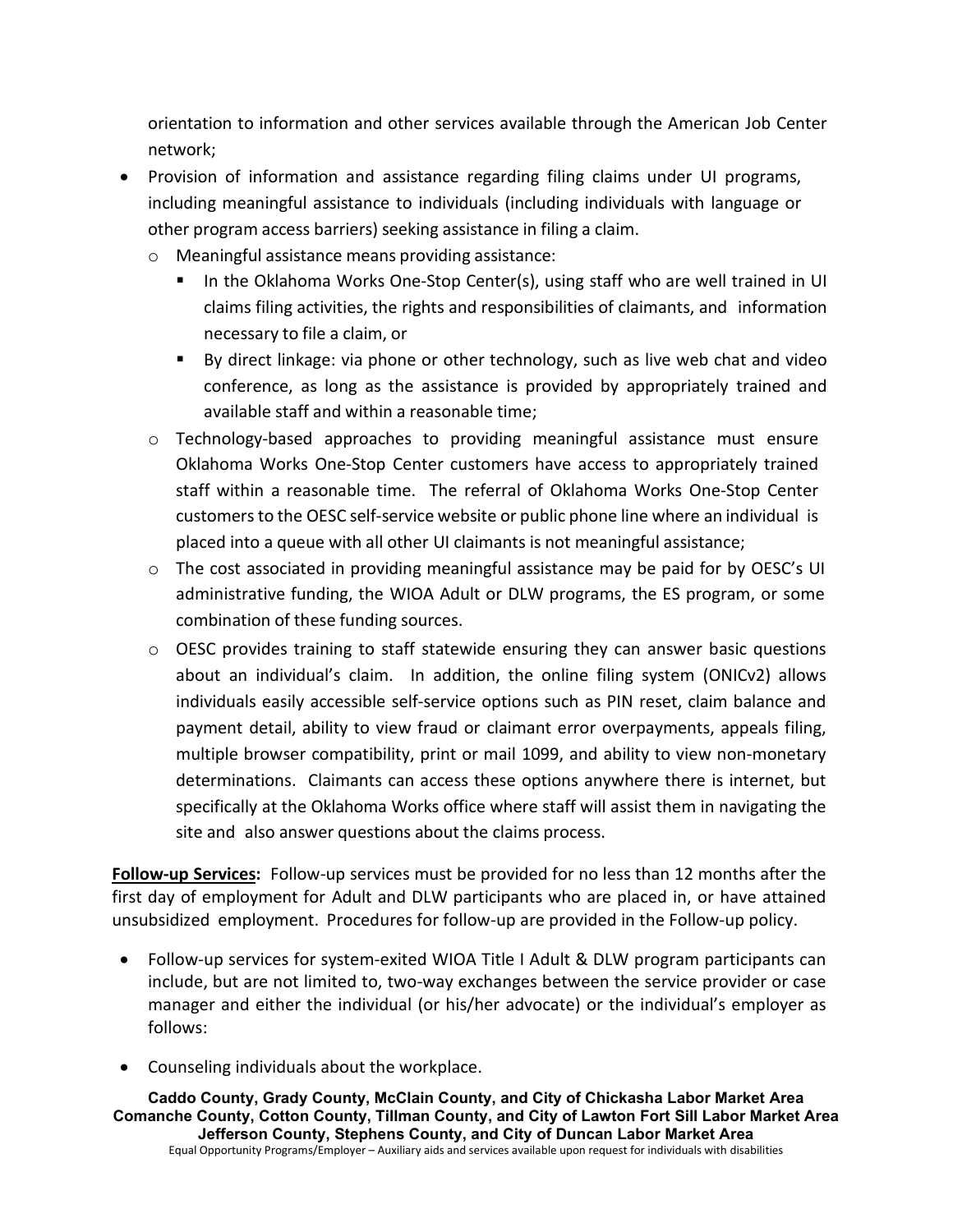- Assisting individuals and employers in resolving work-related problems.
- Connecting individuals to peer support groups.
- Providing individuals with information about additional educational or employment opportunities.
- Providing individuals with referrals to other community services.
- Follow-up services occur after program exit and do not change, delay, or extend the exit date (TEGL No. 10-16).

## **Training Services for Adults and Dislocated Workers**

Training services are critical to the employment success of many adults and dislocated workers. Oklahoma Works One-Stop Center staff may determine training is appropriate regardless of whether an individual has received basic or individualized career services first. The receipt of any training service triggers inclusion in participation for performance reporting purposes.

Types of training services that may be provided include:

- (a) Occupational skills training, including training for nontraditional employment;
- (b) On-the-job training (OJT) (§§680.700 680.730);
- (c) Incumbent worker training (WIOA 134(d)(4), §§680.780 680.820, and OWDI #09-2019);
- (d) Programs that combine workplace training with related instruction, which may include cooperative education programs;
- (e) Training programs operated by the private sector;
- (f) Skills upgrading and retraining;
- (g) Entrepreneurial training;
- (h) Transitional Jobs in accordance with WIOA 134(d)(5),  $\S$ § 680.190 and 680.195, and OWDI #22-2017;
- (i) Job readiness training provided in combination with the training services described in any of clauses (a) through (h), above;
- (j) Adult education and literacy activities, including activities of English Language acquisition and integrated education and training programs, provided concurrently or in combination with services provided in any of clauses (a) though (g); and
- (k) Customized training conducted with a commitment by an employer or group of employers to employ an individual upon successful completion of the training (§§ 680.760 and 680.770).

As with the provision of career services, Oklahoma Works One-Stop Centers must use, when available, previous assessments or evaluationsthat have been conducted by another education or training partner, when making training determinations, thus reducing duplication and developing enhanced alignment across partner programs. A recent assessment completed by a workforce partner program may be used to determine academic levels, skill levels, and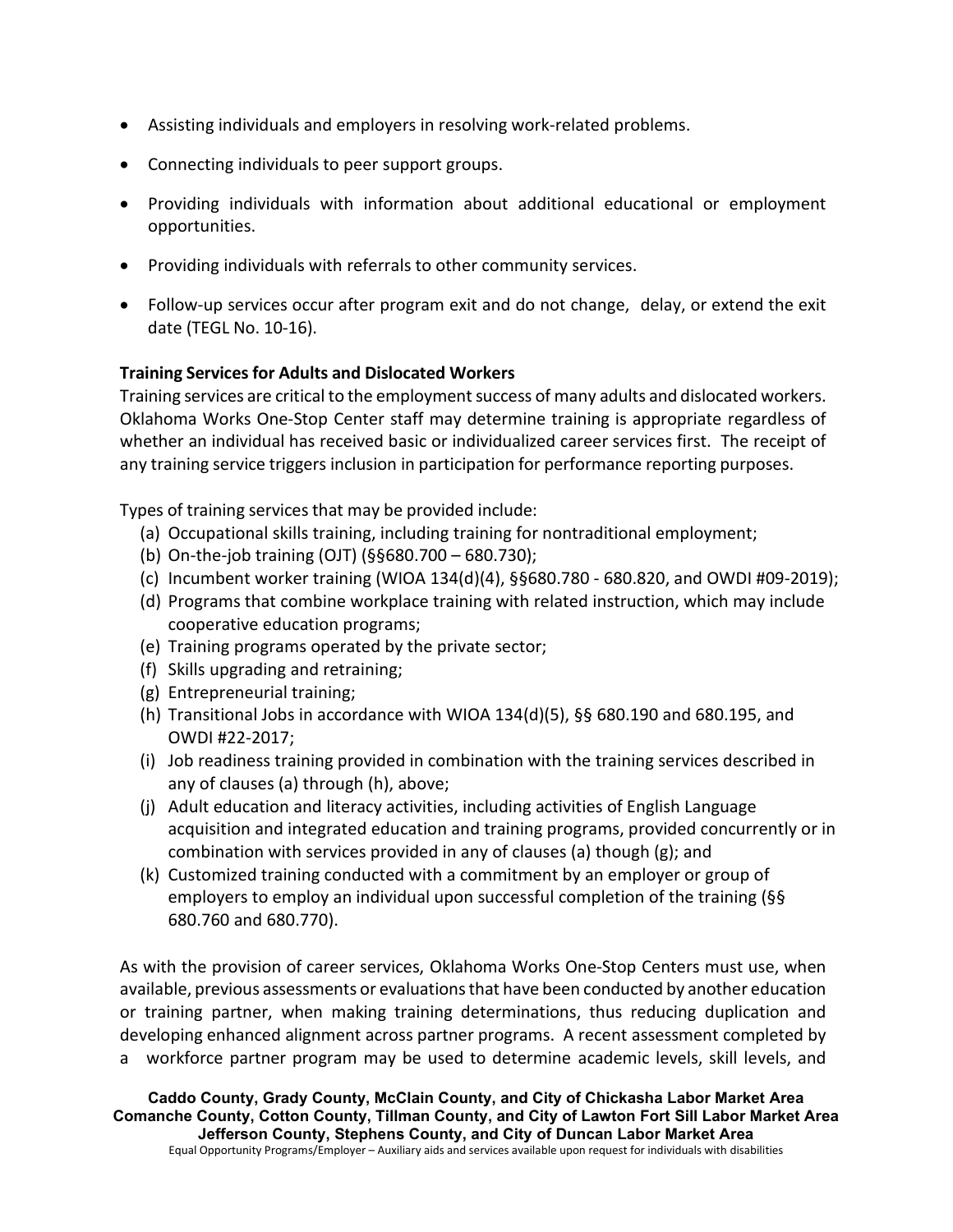service needs. All assessment scores must be entered in the appropriate enrollment section of OKJobMatch (Adult or DLW) for reporting purposes.

Under WIOA, training services may be made available to adults and dislocated workers who:

- After an interview, evaluation, or assessment and career planning activities by an Oklahoma Works One-Stop Center staff or partner, are determined:
	- o Unlikely or unable to obtain or retain employment that leads to economic selfsufficiency or wages comparable to or higher than wages from previous employment, through career services alone;
	- $\circ$  In need of training services to obtain or retain employment that leads to economic self-sufficiency or wages comparable to or higher than wages from previous employment; and
	- $\circ$  Have the skills and qualifications to successfully participate in the selected program of training services;
- Select a program of training services directly linked to the employment opportunities in the local area or the planning region, or in another area to which the individual is willing to commute or relocate;
- Are unable to obtain other grant assistance for such services, including State-funded training funds, Trade Adjustment Assistance (TAA), or Federal Pell Grants, or require assistance beyond that available through other workforce partners, educational entities or other grant assistance programs, including Federal Pell Grants. SCOWB and service providers must ensure the coordination of funds available to pay for training, taking into consideration the following:
	- $\circ$  The full cost of participation in training services may be taken into consideration, including the cost of support services and other appropriate costs related to training program attendance, as defined by SCOWB;
	- $\circ$  Training services may be provided to an individual while an application for a Pell Grant is pending. If the individual issubsequently awarded a Pell Grant, the training provider must reimburse the SCOWB the WIOA funds used to underwrite the training for the amount the Pell Grant covers, including any tuition and any education feesthe training provider charged to attend training, from the Pell Grant award.

Reimbursement is not required from the portion of the Pell Grant disbursed to the WIOA participant for other education-related expenses, per 20 CFR § 680.230;

o VA benefits for education and training services do not constitute "other grant assistance" under WIOA's eligibility requirements. Therefore, eligibility for VA benefits for education or training do not preclude a veteran or the veteran's eligible spouse from receiving WIOA funded services, including training funds. WIOA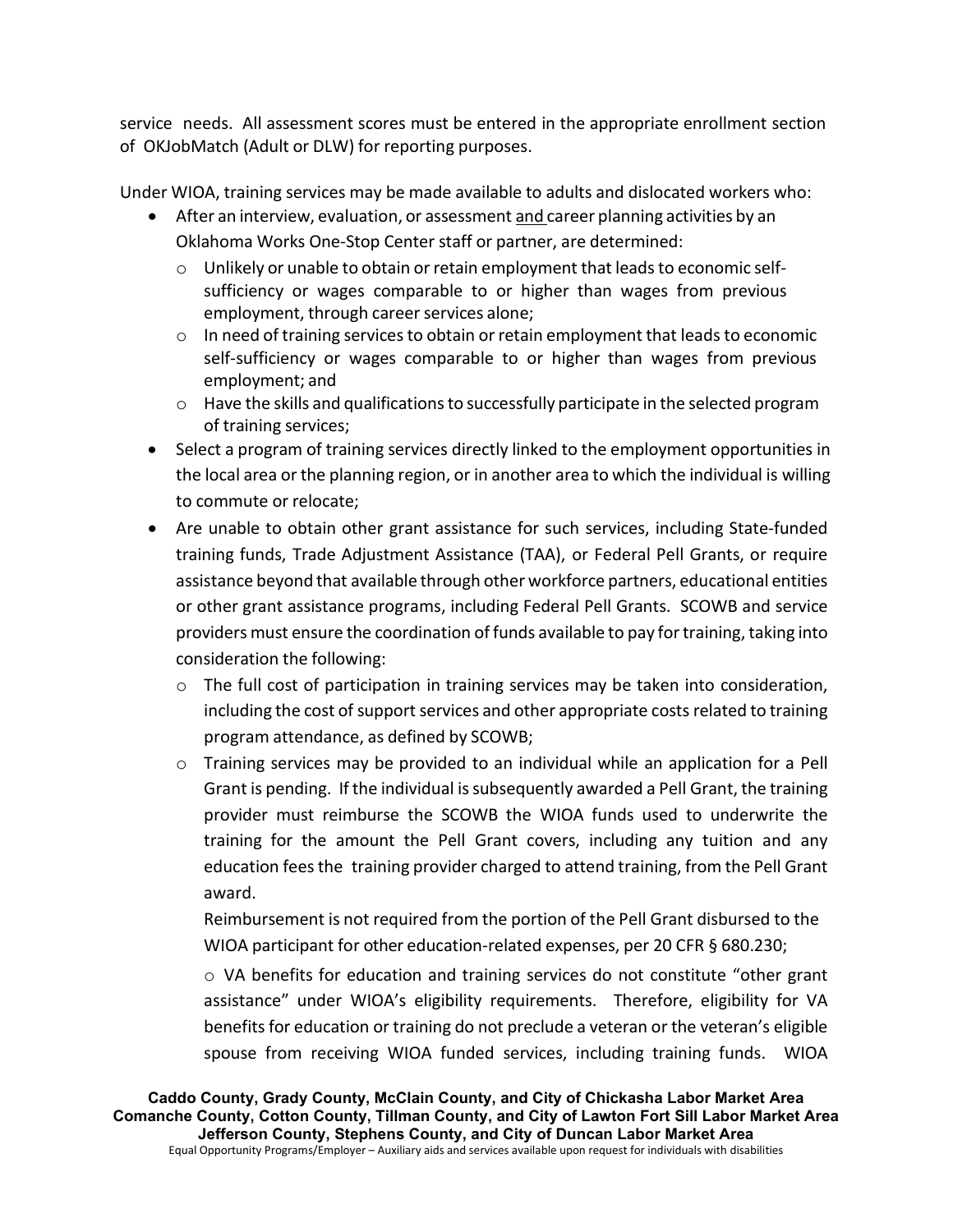program operators may not require veterans orspouses of veteransto exhausttheir entitlement to VA funded training benefits prior to allowing them to enroll in WIOA funded training;

- $\circ$  Individuals who are members of a group covered under a petition filed for TAA and are awaiting a determination may be co-enrolled in Adult and/or DLW programs. If the TAA petition is certified, the worker will transition to TAA approved training. If the petition is denied, the worker will continue training under WIOA; and
- For training services provided through the Adult funding stream, are determined eligible in accordance with the Adult Priority of Service as described in in this policy.

## **Documenting the Coordination of Funds and Resources**

Students who are awarded Pell grants or other grant assistance may benefit from a combination of the Pell grant with WIOA training funds, WIOA-funded supportive services and/or needs-related payments, when the cost of training exceeds the amount of the Pell and any other financial aid. The local area must ensure adequate documentation of the coordination of resources is maintained for each participant, including but not limited to, the following:

- whether an individual did or did not receive a Pell grant or other grant assistance for the cost of training;
- for individuals not Pell eligible, the reason for ineligibility, e.g., the participant is in default status, the short-term training program does not qualify, ineligibility due to household income, etc.;
- a list of all funding sources considered and the availability of the resource; and
- a list or budget of the participant's estimated monthly living expenses used to determine financial need, excluding any costs associated with alcohol, cigarettes, and entertainment.

All local areas must implement local policies that are in alignment with this issuance, ensuring Federal Pell Grants and all other types of grant assistance for education and training services are utilized prior to WIOA Adult and DLW funds.

From the date of this issuance, WIOA funds utilized prior to a Pell or other grant assistance intended for education and/or training will be determined disallowed costs.

All assistance provided to individuals for education or training purposes, including assistance from other workforce partners, educational entities or other grant assistance, must be documented in the IEP. Eligible training providers must enter other financial aid on the Coordination of Training Funds (COTF) form, which is addressed further in the Individual Training Account section if this issuance. However, as training providers may not always be aware of all resources available to every individual, other funding streams/resources must be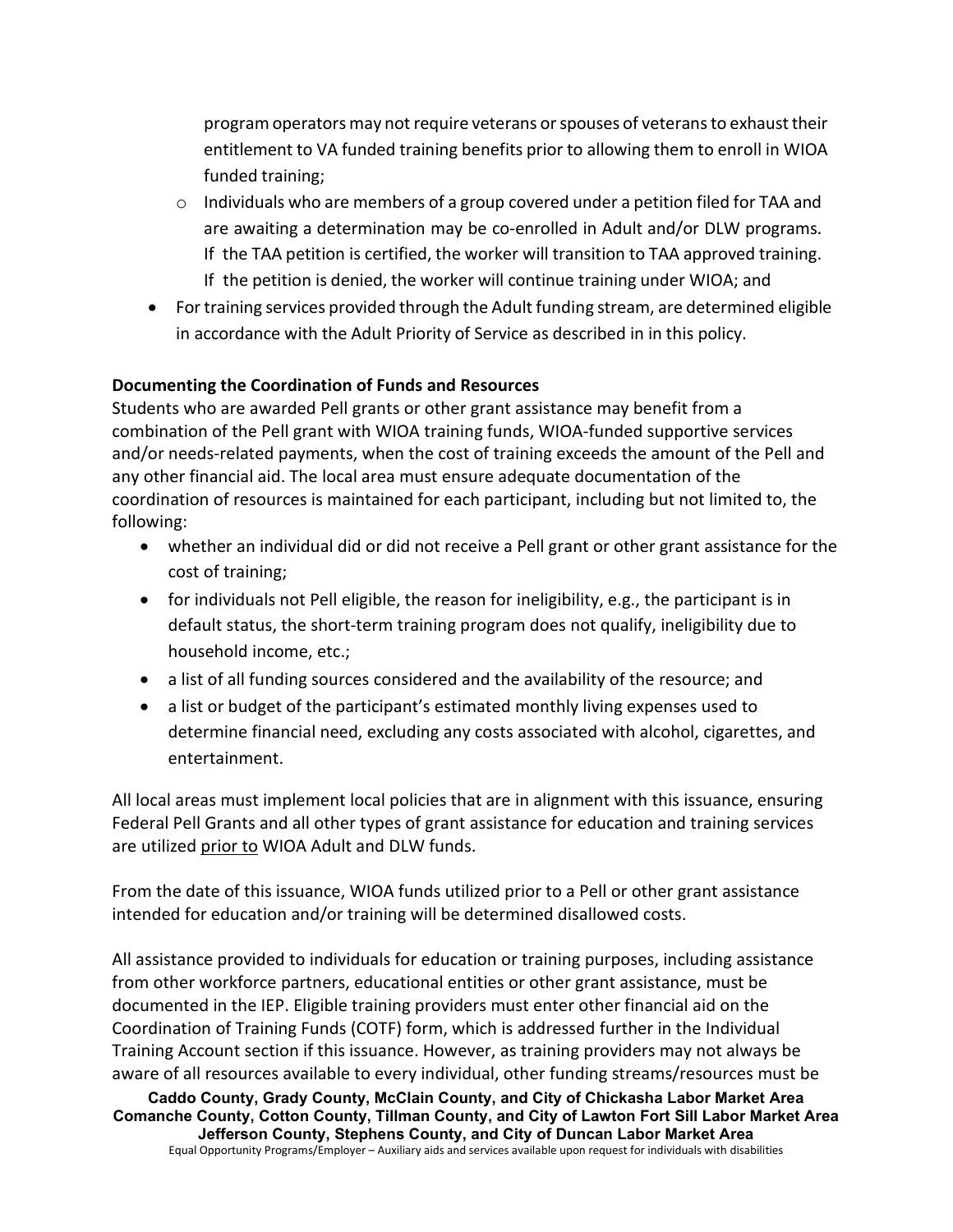explored to ensure the participant is unable to obtain grant assistance from other sources to pay for the cost of training. The local area must have a process in place to verify and document that no other resources or funding are available prior to the use of WIOA funds for training. When it has been verified that no other funding is available for training, a program note must be entered to document how the determination was made.

#### **Serving Individuals in Default Status**

WIOA programs and services must not be denied solely due to an individual's Federal Student Loan being in default status. However, workforce staff must counsel WIOA applicants and participants that training providers are not required to admit, enroll, or provide other financial assistance to individuals who are in default status.

Although WIOA funds cannot be utilized to help individuals get out of default, financial literacy services and the provision of information regarding repayment of student loans are recommended services for individuals in default status, prior to and during training funded with WIOA funds. Information regarding financial planning may be found on the Oklahoma Money [Matters](https://www.oklahomamoneymatters.org/) website: https://www.oklahomamoneymatters.org/.

Additionally, student loan repayment information is located on th[e U.S. Department of](https://studentaid.ed.gov/sa/repay-loans)  [Education site:](https://studentaid.ed.gov/sa/repay-loans) https://studentaid.ed.gov/sa/repay-loans.

Please note that WIOA funds are not allowed to pay for the cost of training for individuals who have a Federal Student Loan in default status. Local workforce staff must make available to information on how to get out of default status to said individuals.

**Individual Training Accounts (ITAs)** are the primary method to be used for procuring training services under WIOA. An ITA is a payment agreement with an eligible training provider (ETP), established on behalf of an Adult or DLW program participant. Training services must be linked to in-demand occupations and must be provided in a manner that maximizes the individual's choice in the selection of a training provider. To accomplish this, each center must make available an Eligible Training Provider List (ETPL) as described in current guidance at [https://oklahomaworks.gov/local-workforce-boards/wioa-policy-center/.](https://oklahomaworks.gov/local-workforce-boards/wioa-policy-center/) Through consultation with the WIOA case manager, including discussion of program quality and ETP performance information, the program participant is able to make an informed choice when selecting a training provider and program. The service provider must, to the extent possible, coordinate funding for ITAs with funding from other Federal, State, local or private job training programs or sources to assist an individual in obtaining training services.

Once an individual has been determined eligible for training services and selects, in consultation with appropriate Oklahoma Works staff, an eligible training provider and program from the ETPL, a referral is made to the training provider and arrangements for payment of the training services are made through an ITA, utilizing an ITA Training Voucher.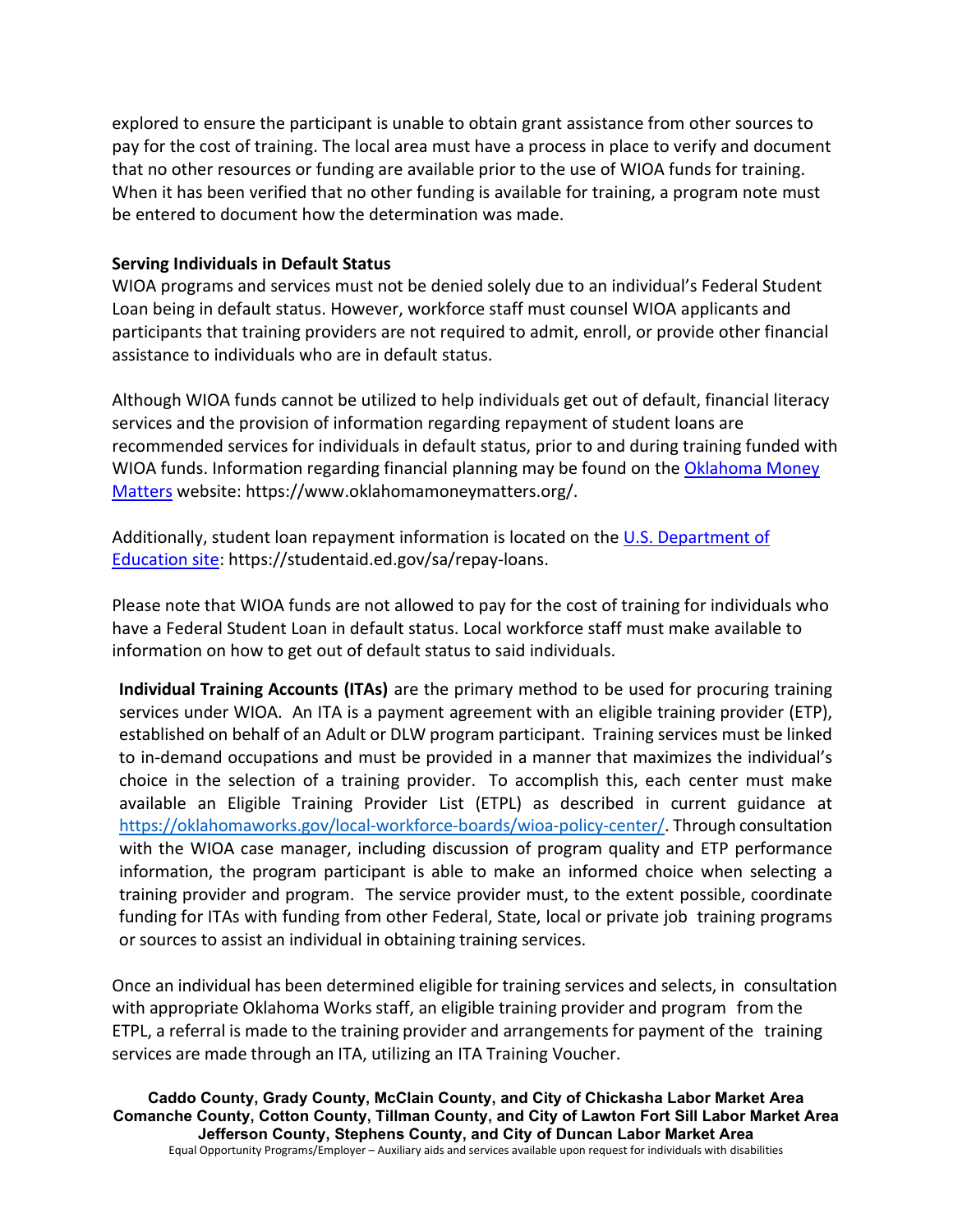Every effort should be made to establish the ITA in a timely manner once the individual has been determined eligible for Adult or Dislocated Worker training services. Once program eligibility has been determined, training funds must not be prorated after the ITA has been established and signed by the case manager and the participant. Lack of case management follow-through, regardless of the reason (e.g., staff shortages, case management mistakes, delayed approvals by the Service Provider when all information for eligibility has been provided, delays in processing payments, etc.), is not an acceptable reason to prorate payments. However, when an individual has been participating in a program of training prior to applying for title I Adult or DLW training services, the cost of training must be prorated to the date the ITA was signed by the participant.

SCOWB and/or service provider must, to the extent possible, coordinate funding for ITAs with funding from other Federal, State, local, or private job training programs or sources to assist an individual in obtaining training services. Prior to the development of an ITA, an individual's "unmet need" must be determined. Service Provider may take into account the full cost of participating in training services, including supportive services and other appropriate costs related to attendance in a training program, as defined by policy, when determining an eligible individual's "unmet need". Unmet need is defined as the cost of training not covered by grant assistance, educational entities, foundations or other workforce partners. Unmet need must be documented on a Coordination of Training Funds (COTF) form, which is completed by the training provider the cost of training supported by an ITA and supportive services determined necessary to participate in career services and/or and training services, including needs related payments, may not exceed the participant's unmet need.

Eligible training providers (ETPs) offering short term training programs that are not Pell eligible generally document only the direct cost of training (i.e., tuition and mandatory fees, books, equipment, cost of exams and licenses, etc.) on the COTF form. In the event the COTF form indicates the training program is not Pell eligible and the unmet financial need equals the cost of attendance, the service provider may provide supportive services in excess of the amount documented as unmet financial need on the COTF as long as the supportive service(s) is required to allow the client to participate or continue in the approved program of training and is documented as a need in the participant's IEP. It must be noted that all ETPs must complete Section II of the COTF form, as stipulated in The Coordination of Training Funds Form section, below.

All assistance provided to individuals for education or training purposes, including assistance from other workforce partners, educational entities or other grant assistance, must be documented in the Universal Information section of OKJobMatch under Partner Provided Services, and in the IEP. The Coordination of Training Funds (COTF) form must also include all assistance provided, with the exception of loans and VA benefits for education and training. The completed COTF (or comparable, institution approved or validated documentation of the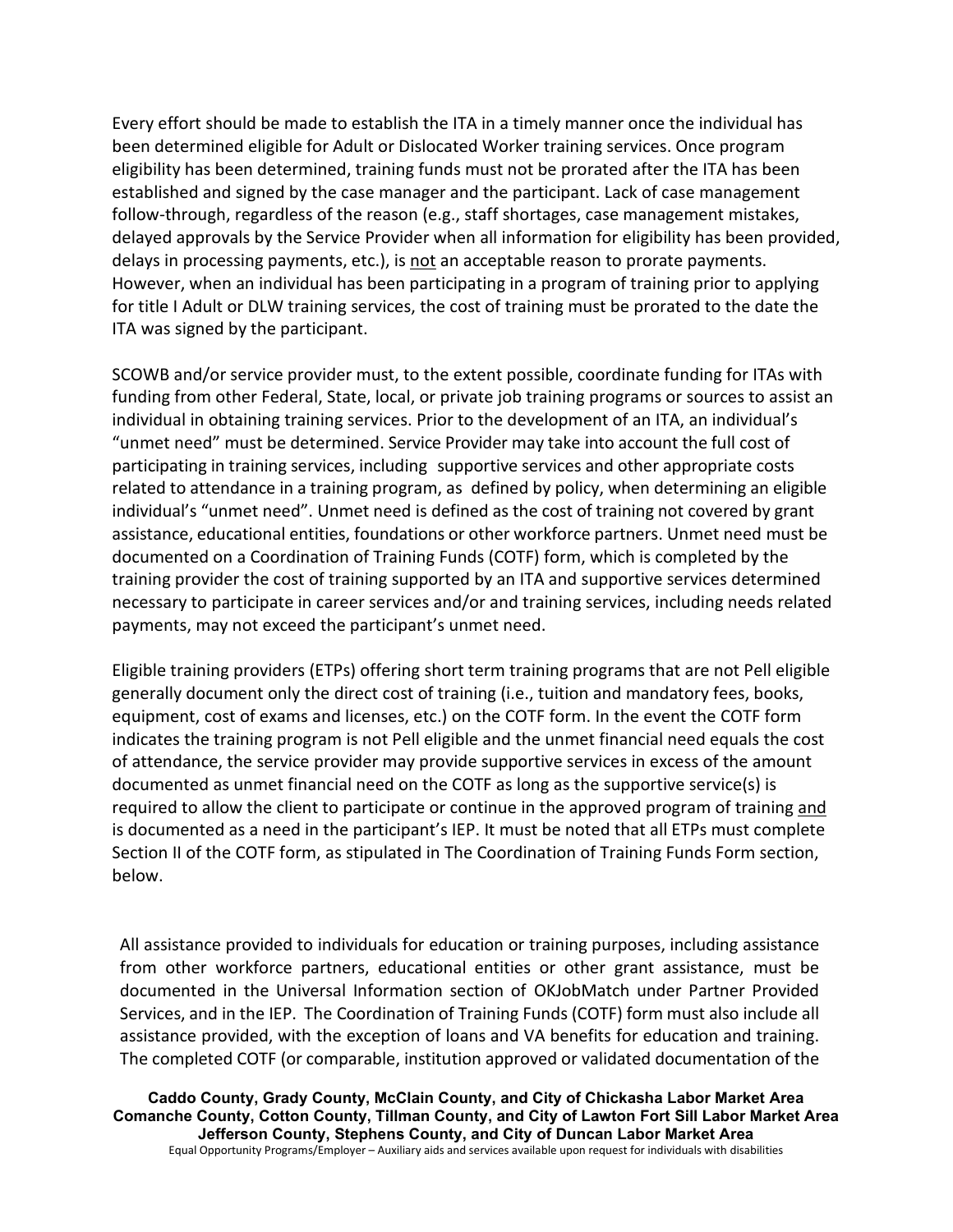training period covered, the cost of training attendance broken down by cost category, and coordination of training funds) must be uploaded to OKJobMatch.

An ITA issuance date and amount must be documented in the Educational Grants section of OKJobMatch in the applicable program enrollment. If the participant receives any grant or financial aid such as a Pell or other Federal grant, state aid, institutional aid, or employerfunded financial aid, it must be documented in the Educational Grants section as well.

Example ITA Agreement, ITA Voucher, and COTF forms are included in the SCOWB ITA Policy. The COTF form and the approved ITA Agreement and ITA Voucher must be uploaded as Enrollment Documents in OKJobMatch.

## **The Coordination of Training Funds Form**

The COTF form, attachment C to this issuance, has been revised to reflect that local WIOA staff are not authorized to change information entered by the financial aid officer (or the training facility's appropriate designee) in Section II. If corrections are needed, the training provider is required to complete a new COTF form or the financial aid officer/designee may make corrections to the original COTF, initial each correction, and provide a new signature.

The process for completion of the COTF form is explained below:

- Section I of the COTF form must be completed by the WIOA case manager, signed by the WIOA participant requesting training, and sent to the financial aid office of the appropriate training entity.
- Section II must be completed by the financial aid officer (or the training entity's designated staff) and returned to the case manager. Section II must include all known financial resources, with the exception of loans and VA benefits for education and training.
- Section III is then signed by the case manager, attesting that WIOA funds are necessary for the completion of the individual's employment goal(s).

**Training Contracts.** Although ITAs are the primary method to be used for procuring training services, in certain circumstances a contract for training services may be developed instead of an ITA. Contracts for services may be used instead of ITAs when at least one of the circumstances below applies, and if the local area has fulfilled the consumer choice requirements of 20 CFR § 680.340. The contract exceptions to an ITA are:

- When the services provided are on-the-job training (OJT), customized training, incumbent worker training or transitional jobs;
- When SCOWB determines there are an insufficient number of eligible training providers in the local area to accomplish the purpose of a system of ITAs. The determination process must include a public comment period for interested providers of at least 30 days, and be described in the Local Plan;

**Caddo County, Grady County, McClain County, and City of Chickasha Labor Market Area Comanche County, Cotton County, Tillman County, and City of Lawton Fort Sill Labor Market Area Jefferson County, Stephens County, and City of Duncan Labor Market Area** • When SCOWB determines there is a training services program of demonstrated

Equal Opportunity Programs/Employer – Auxiliary aids and services available upon request for individuals with disabilities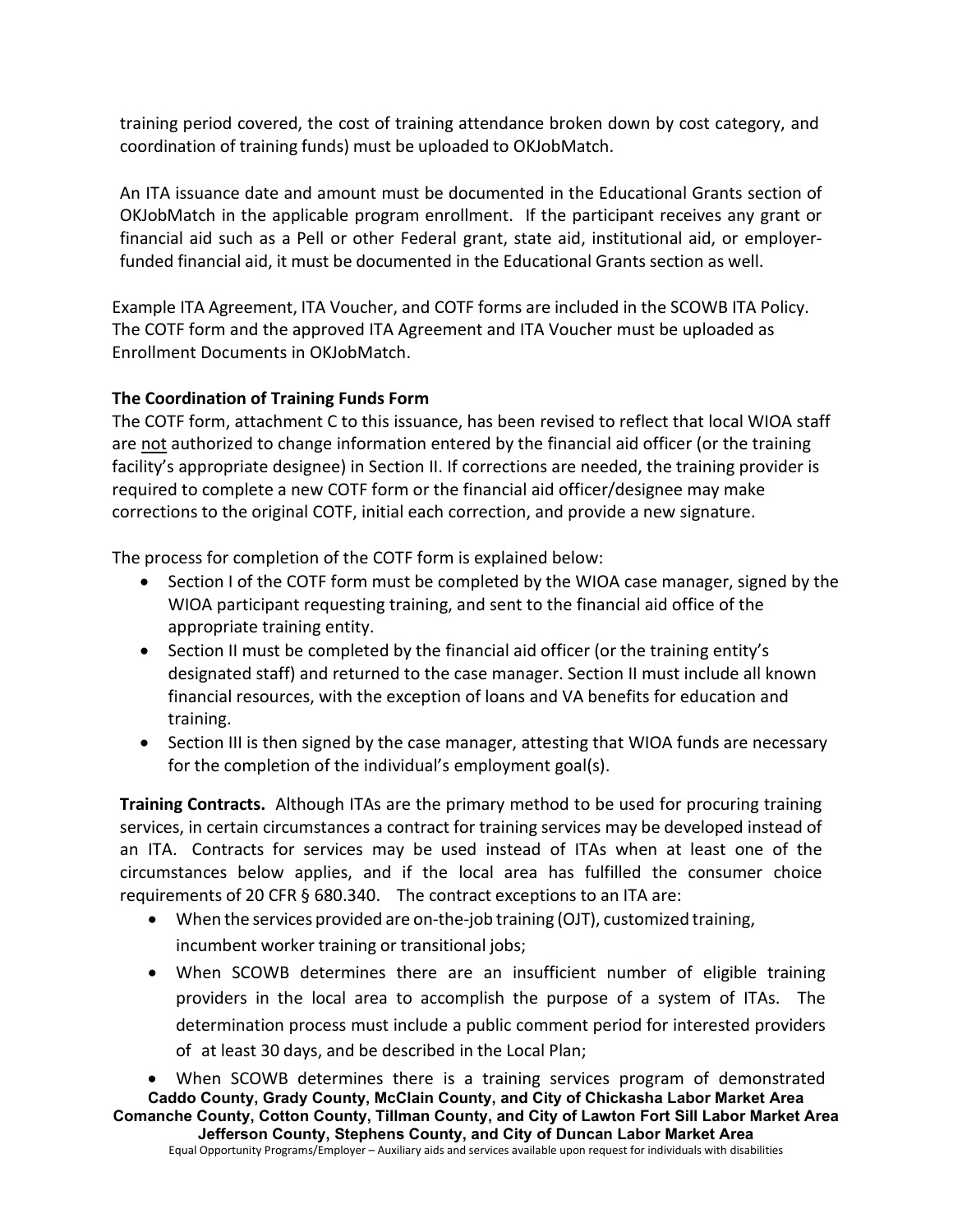effectiveness offered in the area by a community-based organization or another private organization to serve individuals with barriers to employment. SCOWB must develop criteria to be used in determining demonstrated effectiveness, particularly as it applies to the individuals to be served and their particular barriers to employment. The criteria may include:

- o Financial stability of the organization;
- $\circ$  Demonstrated performance in the delivery of services to individuals with barriers to employment through such means as:
	- program completion rates;
	- **EXTER** attainment of skills, certificates or degrees the program is designed to provide;
	- **P** placement after training in unsubsidized employment; and
	- **F** retention in employment; and
- o How the specific program relates to the workforce development needs identified in the local plan;

• When SCOWB determines it would be appropriate to contract with an institution of higher education or other provider of training services to facilitate the training of multiple individuals in in-demand industry sectors or occupations, provided the contract does not limit consumer choice; and

• When SCOWB is considering entering into a Pay-for-Performance contract and SCOWB ensures the contract is consistent with 20 CFR § 683.500 and § 683.510.

In addition to the contract exceptions to an ITA, a determination that a combination of ITAs and contracts is an effective approach for placement into programs such as Registered Apprenticeship (RA) and other work-based training.

# *NOTE: Service Provider should make all requests for training contracts to the Board staff prior to commitment of any WIOA funds.*

### **Priority Populations under WIOA**

Across all titles, WIOA focuses on serving individuals with barriers to employment and seeks to ensure access to quality services for these populations. Priority and special populations for the Adult and DLW programs are addressed at 20 CFR §§ 680.600 through .660.

The term "individual with a barrier to employment" means a member of one or more of the following populations:

- Displaced homemakers;
- Low-income individuals;
- Indigenous Americans, including individuals who identify as Native Americans or American Indians, Alaska Natives, and Native Hawaiians;
- Individuals with disabilities, including youth who are individuals with disabilities

**Caddo County, Grady County, McClain County, and City of Chickasha Labor Market Area Comanche County, Cotton County, Tillman County, and City of Lawton Fort Sill Labor Market Area Jefferson County, Stephens County, and City of Duncan Labor Market Area**

Equal Opportunity Programs/Employer – Auxiliary aids and services available upon request for individuals with disabilities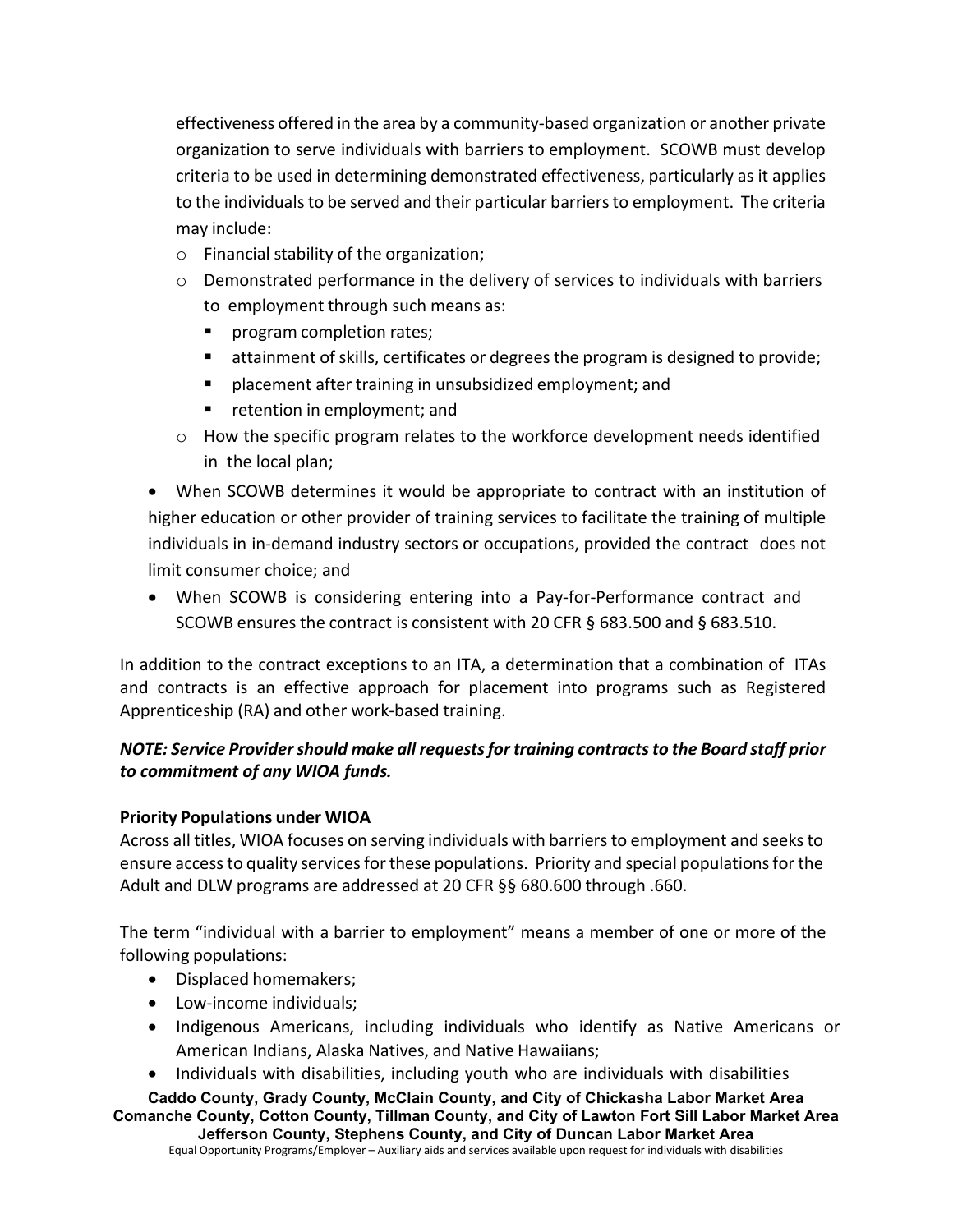(as defined in sec. 3 of the Americans with Disabilities Act of 1990 (42 USC 12102) and individuals who are in receipt of Social Security Disability Insurance);

- Older individuals (age 55 and older);
- Ex-offenders;
- Homelessindividuals(as defined in section 41403(6) of the Violence Against Women Act of 1994 (42 U.S.C. 14043e-2(6))), or homeless children and youths(as defined in section 725(2) of the McKinney-Vento Homeless Assistance Act (42 U.S.C. 11434a(2)));
- Youth who are in or have aged out of the foster care system;
- Individuals who are:
	- o English language learners (29 USC 3272(7));
	- $\circ$  Individuals who have low levels of literacy (for example, an individual who is unable to compute or solve programs, or read, write, or speak English at a level necessary to function on the job, or in the individual's family, or in society); and
	- o Individuals facing substantial cultural barriers;
- Eligible migrant and seasonal farmworkers (as defined in WIOA 167(i)(1-3);
- Individuals within two years of exhausting lifetime TANF eligibility;
- Single parents (including single pregnant women); and
- Long-term unemployed individuals (unemployed for 27 or more consecutive weeks).

Please note that it is imperative to accurately collect and report each barrier to employment that pertains to a participant in the Adult and/or DLW program. The information is required for federal reporting purposes not only to categorize individuals into priority groups, but also to indicate the types of services each individual receives.

## **The Statutory Priority for Adult Funds**

Section 134(c)(3)(E) of WIOA establishes a priority requirement with respect to funds allocated to a local area for adult employment and training activities. When using WIOA Adult funds to provide individualized career services and/or training services, Oklahoma Works One-Stop Center staff must give priority to public assistance recipients, other low-income individuals (as defined in WIOA section 3(36)), and individuals who are basic skills deficient (as defined in WIOA 3(5)). English language learners meet the criteria for "basic skills deficient" and must be included in the priority populations for the title I Adult program. Under WIOA, priority of service must be implemented regardless of the level of funds available to provide services in the local area.

The priority established in the previous paragraph does not necessarily mean that these services may only be provided to recipients of public assistance, other low-income individuals, and individuals who are basic skills deficient. Service providers should see the SCOWB Priority of Service Policy and may find the most recent State guidance on self-sufficiency standards at [https://oklahomaworks.gov/local-workforce-boards/wioa-policy-center/.](https://oklahomaworks.gov/local-workforce-boards/wioa-policy-center/)

Under WIOA, there is no exclusion of payments for unemployment compensation, child support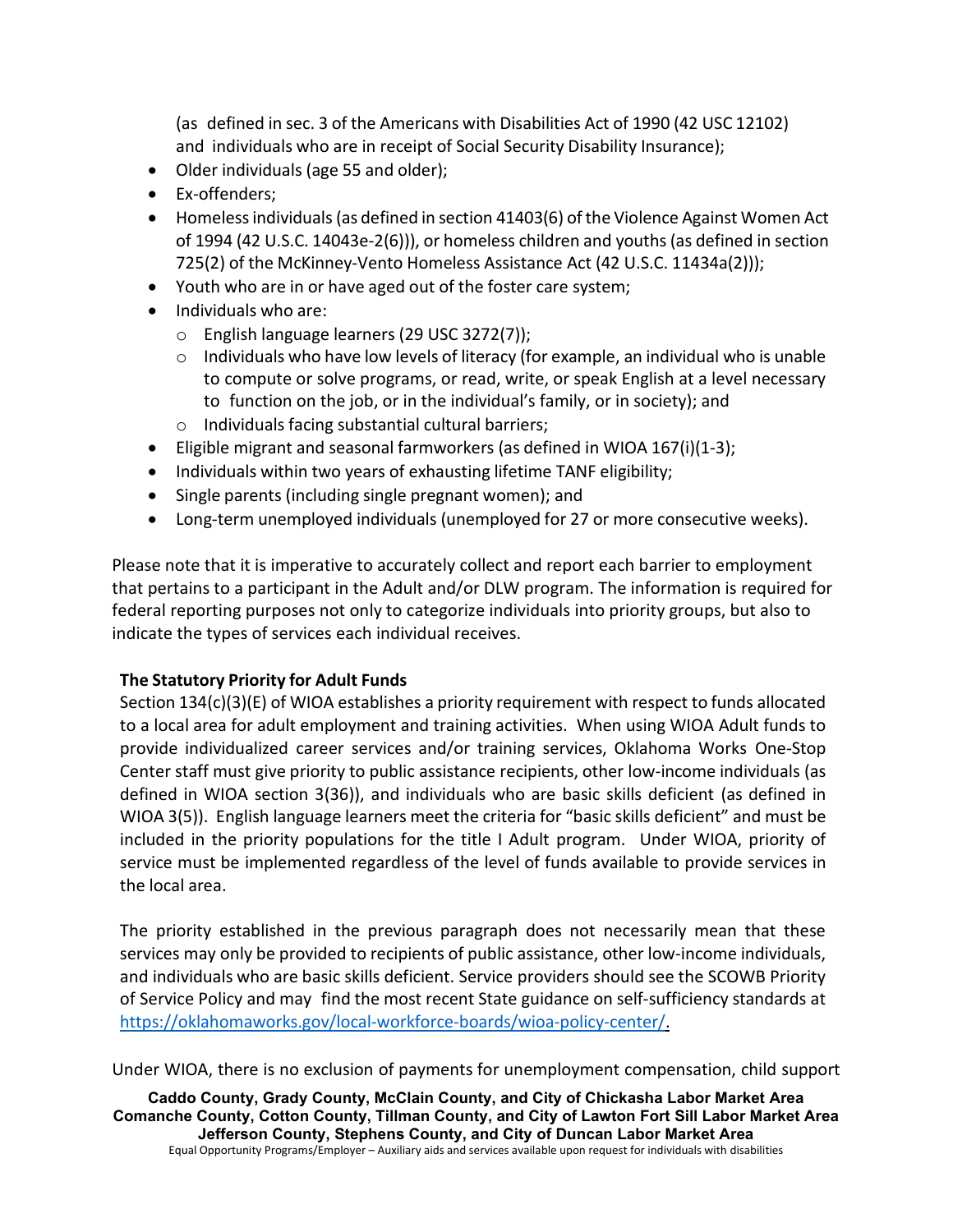payments, and old-age survivors' insurance benefits from the income calculations for determining if an individual is low-income. These exclusions, which were previously provided under WIA sec. 101(25), no longer apply.

#### **Veterans and Adult Priority**

Veterans and eligible spouses continue to receive priority of service for all DOL job funded employment training programs, which include WIOA programs. As for the DLW program, the only priority of service is the veteran's priority of service. A veteran must, however, meet each program's eligibility criteria to receive services under the respective employment and training program. For income-based eligibility determinations and for determining priority of service, military pay or allowances paid while on active duty or paid by the Department of Veterans Affairs (VA) for vocational rehabilitation, disability payments, or related VA-funded programs are not to be considered as income, in accordance with 38 U.S.C. 4213 and 20 CFR § 683.230.

When past income is an eligibility determinant for any Federal employment or training program, including the title I Adult and DLW programs, any amounts received as military pay or allowances by any person who served on active duty and certain other specified benefits, must be disregarded in making an eligibility determination. This appliesto the veteran and to other individuals for whom those amounts would normally be applied, e.g., the military spouse. Military earnings are not to be included when calculating income for veterans or transitioning service members for priority of service, in accordance with 38 U.S.C. 4213.

To further clarify, VA benefits for education and training services do not constitute "other grant assistance" under WIOA's eligibility requirements. Therefore, eligibility for VA benefits for education or training services do not preclude a veteran or the veteran's eligible spouse from receiving WIOA funded services, including training funds. Similarly, WIOA program operators may not require veterans or spouses to exhaust their entitlement to VA funded training benefits prior to allowing them to enroll in WIOA funded training.

Due to the statutorily required priority for Adult funds, priority must be provided in the following order:

- First, to veterans and eligible spouses who are also included in the groups given statutory priority for WIOA Adult formula funding. This means that veterans and eligible spouses who are also recipients of public assistance, other low-income individuals, or individuals who are basic skills deficient receive first priority for services provided with WIOA Adult formula funds for individualized career services and training services.
- Second, to non-covered persons (i.e., individuals who are not veterans or eligible spouses) who are included in the groups given priority for WIOA Adult formula funds.
- Third, to veterans and eligible spouses who are not included in WIOA's priority groups.
- Fourth, to priority populations established by SCOWB.
- Last, to non-covered persons outside the groups given priority under WIOA.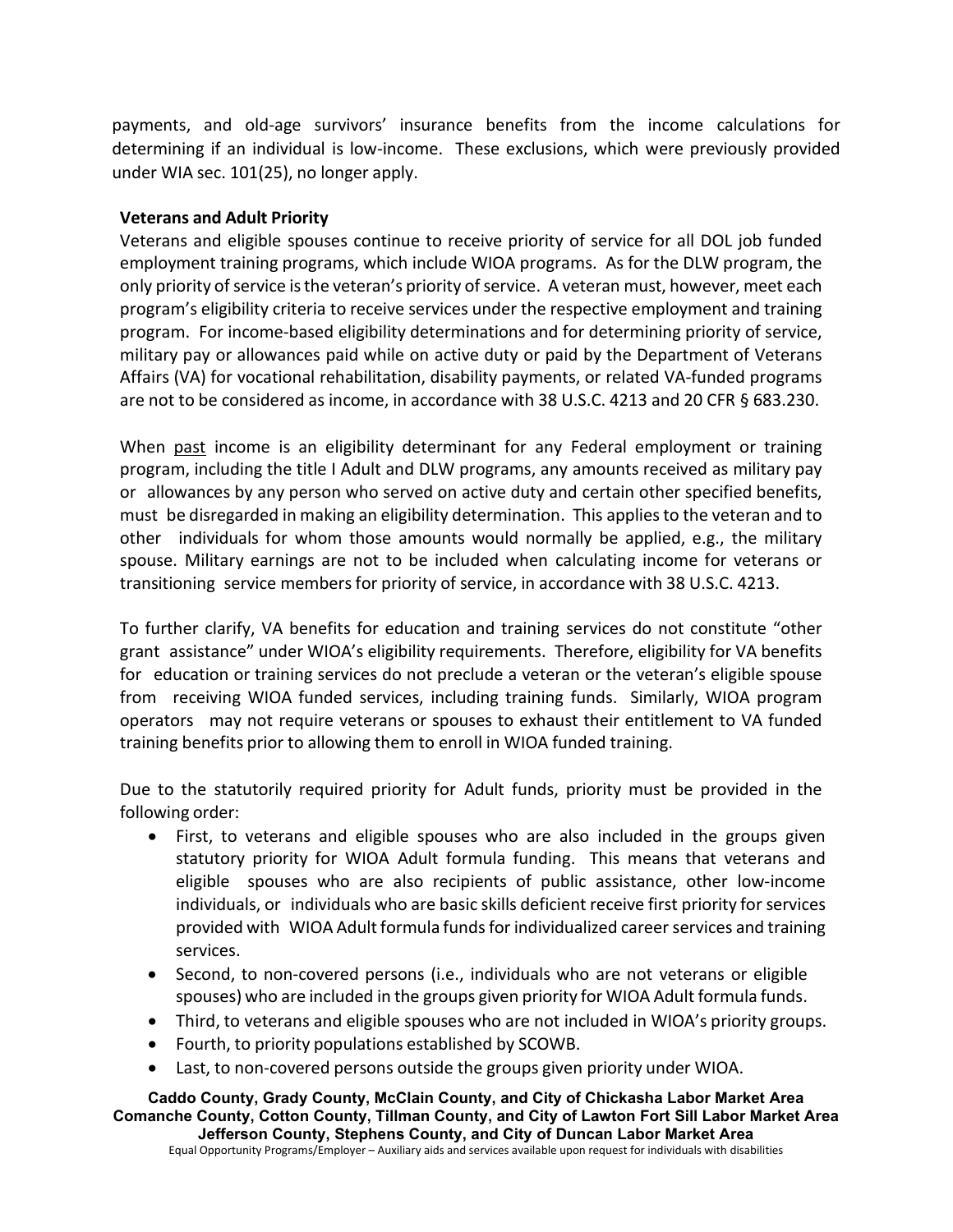Serving Separating Service Members and Military Spouses with Dislocated Worker Funds Service members exiting the military, including, but not limited to, those who receive or are eligible for Unemployment Compensation for Ex-Military members (UCX), generally qualify as dislocated workers. Dislocated Workerfunds under title I can help separating service members to enter or reenter the civilian labor force. A separating service member needs a notice of separation, either a DD-214 from the Department of Defense, or other appropriate documentation that shows a separation or imminent separation from the Armed Forces, to meetthe required dislocated worker definition. While in most instances an individual will have to be eligible for or have exhausted entitlement to unemployment compensation in order to receive dislocated worker services, separating service members on a terminal leave from the military may be provided career services while the service member is still part of the Active Duty military, but has an imminent separation date, provided that their discharge will be anything other than dishonorable. It must be noted, however, that federal policy requires a separating service member to meet the dislocated worker requirement of being unlikely to return to his or her previous industry or occupation in the military.

**Employment Status Clarification:** Adult and DLW funds may provide career and training services to underemployed individuals according to the SCOWB Self-Sufficiency Policy. Individuals who are underemployed may include those who are:

- Employed less than full-time who are seeking full-time employment;
- Employed in a position that is inadequate with respect to their skills and training;
- Employed and meet the definition of a low-income individual; and
- Employed with current earnings that are insufficient when compared to the individual's previous earnings from previous employment, per SCOWB policy.

NOTE: USDOL's Fair Labor [Standards](https://www.dol.gov/whd/flsa/) Act (FLSA) does not define full-time employment or parttime employment. The minimum number of hours that constitute full-time employment is generally defined by the employer, but may not be less than an average of at least 30 hours per week, or 130 hours per month. Full-time employment often includes benefits not typically offered to part-time or temporary workers, such as annual leave, sick leave and health insurance. The attainment of self-sufficiency often depends on the availability of sick leave and health insurance.

### **Work-based Training**

WIOA allows for additional work-based training options and flexibilities for adults and dislocated workers. Work-based training presents opportunities for fostering increased employer engagement, implementing sector strategies, and encouraging industry partnerships by allowing employers to train employees while continuing to be productive members of the workforce.

**Transitional Jobs** are time-limited, wage-paid work experiences that are only available for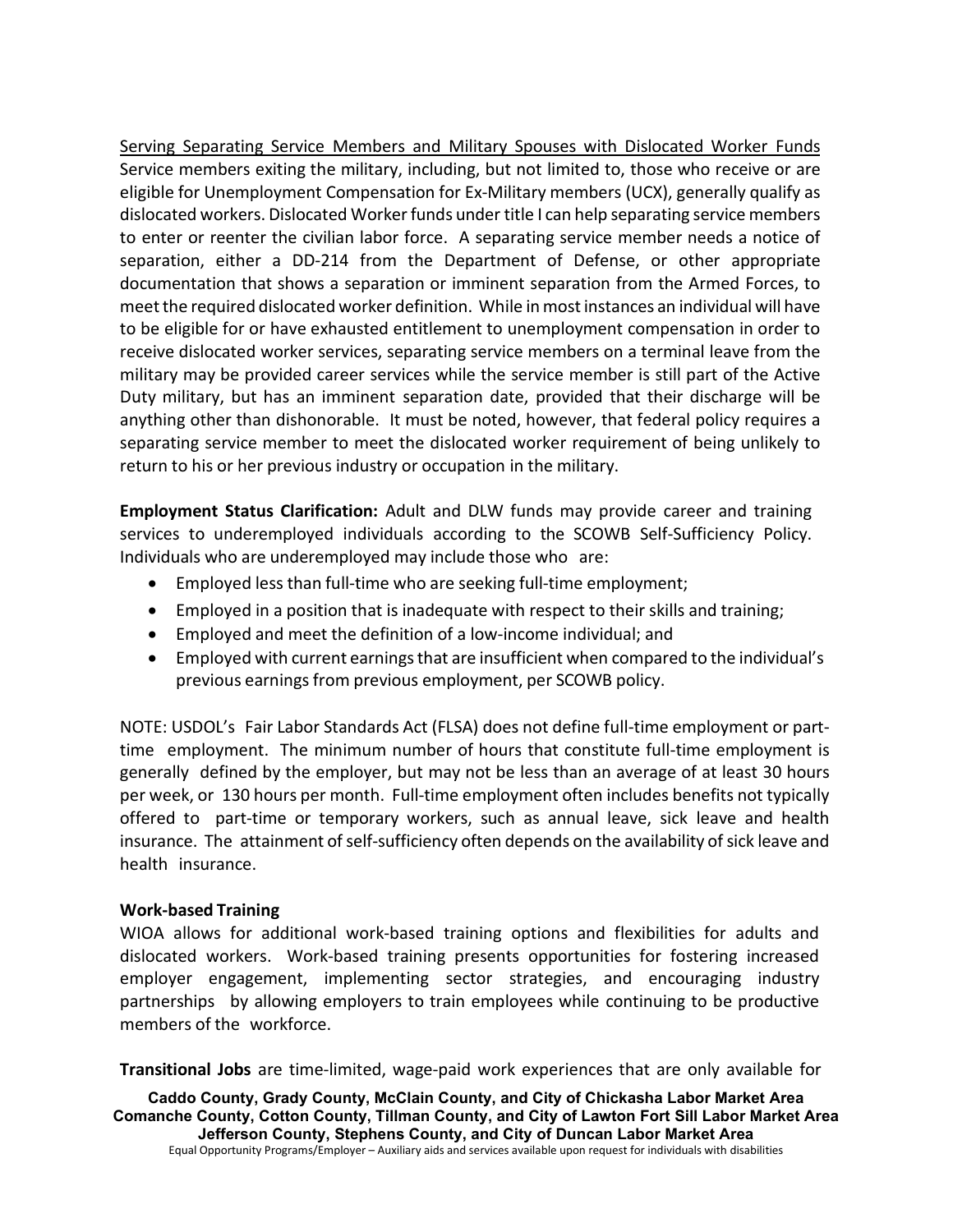individuals with barriers to employment who are chronically unemployed or have an inconsistent work history, as determined by the board. Further, transitional jobs must include both comprehensive and supportive services. Transitional jobs policy may be found at [https://oklahomaworks.gov/local-workforce-boards/wioa-policy-center/.](https://oklahomaworks.gov/local-workforce-boards/wioa-policy-center/)

**Registered Apprenticeship (RA)** is a potential source for training and employment services local areas are encouraged to use as a career pathway for individuals seeking employment, and as a job-driven strategy for employers and industries. WIOA provides an opportunity for RA programs to be more directly connected to the public workforce system. RA programs automatically qualify to be placed on the Eligible Training Provider List (ETPL), if they so choose, allowing ITAs to support WIOA eligible participants in RA programs, and more directly connect those programs to Oklahoma Works One-Stop Centers.

OOWD is committed to fully integrating RA programs as an employment and training solution for Oklahoma Works One-Stop Centers. Local areas have maximum flexibility in serving participants and supporting their placement into pre-apprenticeship training and RA programs, including making arrangements with RA programs to initiate applications to become an apprentice on behalf of participants.

There are several ways in which training services may be used in conjunction with RA programs for individuals determined eligible for WIOA title I services:

- An ITA may be developed for a participant to receive RA training.
- An on-the-job training (OJT) contract may be developed with an RA program for providing both classroom and on-the-job instruction.
- A combination of an ITA to cover the classroom instruction along with an OJT contract to cover on-the-job portions of the RA is allowed.
- Incumbent worker training may be used for upskilling apprentices or journey workers who already have an established working/training relationship with the RA program, provided the requirements of WIOA 134(d)(4) are met.
- Local areas may include supportive services, in conjunction with career and/or training services, to participants in an RA program, provided the supportive services are consistent with WIOA section  $134(d)(2)$ , section 12 of TEGL No. 19-16, this issuance, and local policies.
- In all instances, a participant's eligibility for WIOA must be properly established and documented prior to the commitment of funds for RA programs.

Complete and accurate reporting of RA participation is vital to both the State's sector strategy and career pathways approaches. Participants who are placed into an RA with WIOA funds or individuals in an RA at the time of program entry must be clearly identified. An individual in an RA at the time of program entry must identify at the time of registration in their demographic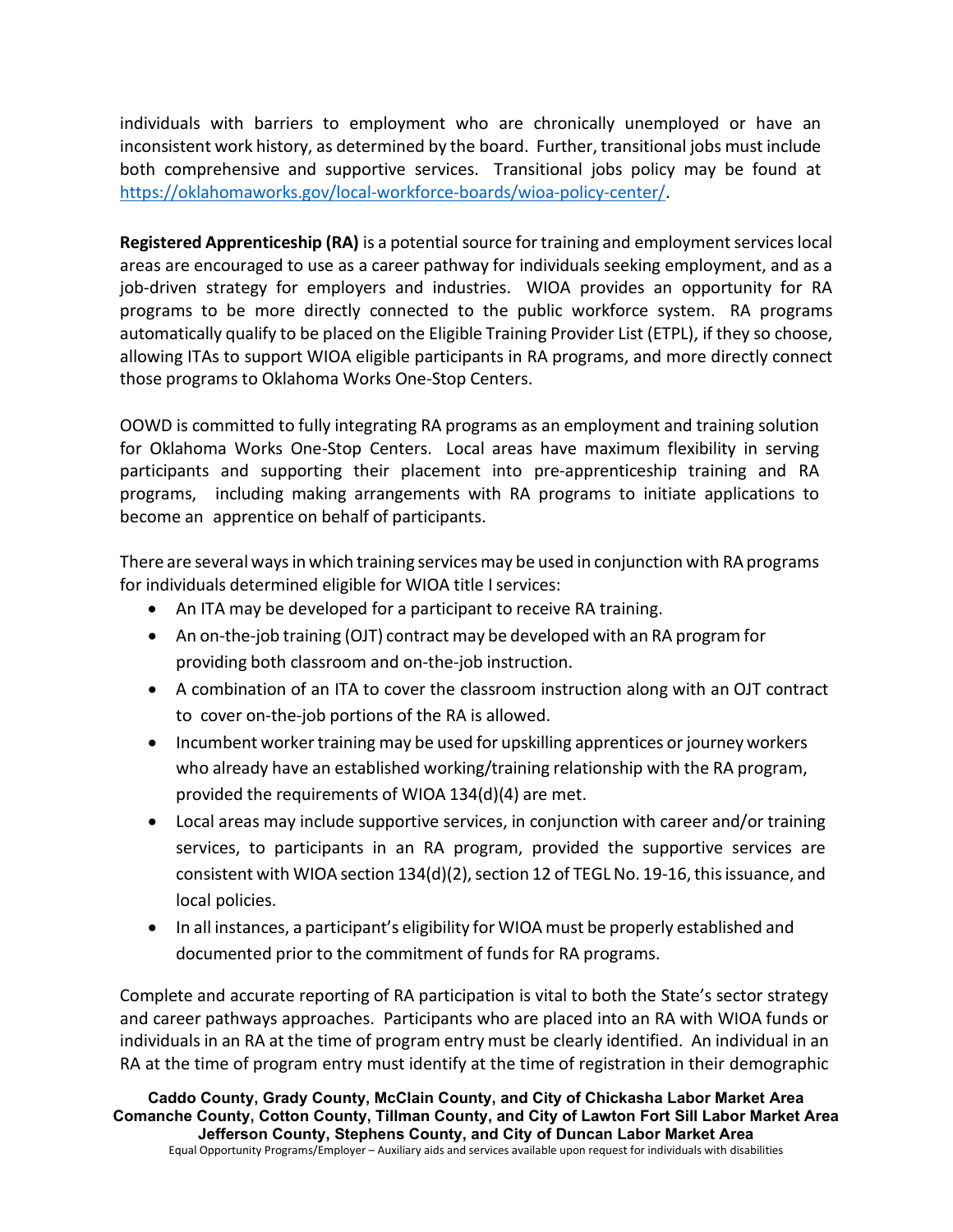as a registered apprentice. If an on-the-job training or skill upgrading is provided as part of a RA program, the Registered Apprenticeship training service in the participant's Service & Training Plan in OKJobMatch must be utilized.

**On-the-Job Training (OJT)** continues to be a key method for delivering training services to adults and dislocated workers. SCOWB will provide up to 50 percent of the wage rate of the participant to employers for the costs of training while the participant is in the program.

## **Incumbent Worker Training (IWT)**

Incumbent Worker Training is designed to meet the special requirements of an employer, or a group of employers within the same industry, to retain a skilled workforce or avert the need to lay off employees. Incumbent workers benefit by acquiring the skills necessary to retain employment and/or advancement within the company, or by acquiring the skills necessary to avert a layoff. IWT must be conducted with a commitment by the employer to retain or avert the layoff of the incumbent worker or workers participating in the training. IWT is governed by 20 CFR 680.780 – 680.820. State guidance on incumbent worker training is located at https://oklahomaworks.gov/local-workforce-boards/wioa-policy-center/.

### **Customized Training**

Customized training is designed to meet the specific requirements of an employer or group of employers with the commitment that the employer(s) hire a participating individual or individuals upon successful completion of the training. The employer must pay for a significant portion of the cost of training, as determined by the LWDB. The local board must identify in their policy what constitutes the employer payment, taking into account the size of the employer and other factors the LWDB determines are appropriate, which may include the number of employees participating in the training, wage and benefit levels of those employees (at present and anticipated upon completion of the training), relation of the training to the competitiveness of a participant, and other employer-provided training and advancement opportunities.

Local workforce areas should note that both OJT and customized training are excluded from the credential attainment performance indicator because they rarely result in a credential. However, LWDBs are encouraged to consider OJT and customized training programs that do result in a credential, whenever possible.

### **Supportive Services and Needs-Related Payments**

A key principle in WIOA is to provide local areas with the authority to make policy and administrative decisions and the flexibility to tailor the workforce system to the needs of the local community. To ensure maximum flexibility, this guidance provides local areas the discretion to provide the supportive services they deem appropriate, subject to the limited conditions prescribed by WIOA. Supportive services are designed to provide a participant with the resources necessary to participate in career services and/or and training services. Supportive services may be made available to anyone participating in title I career services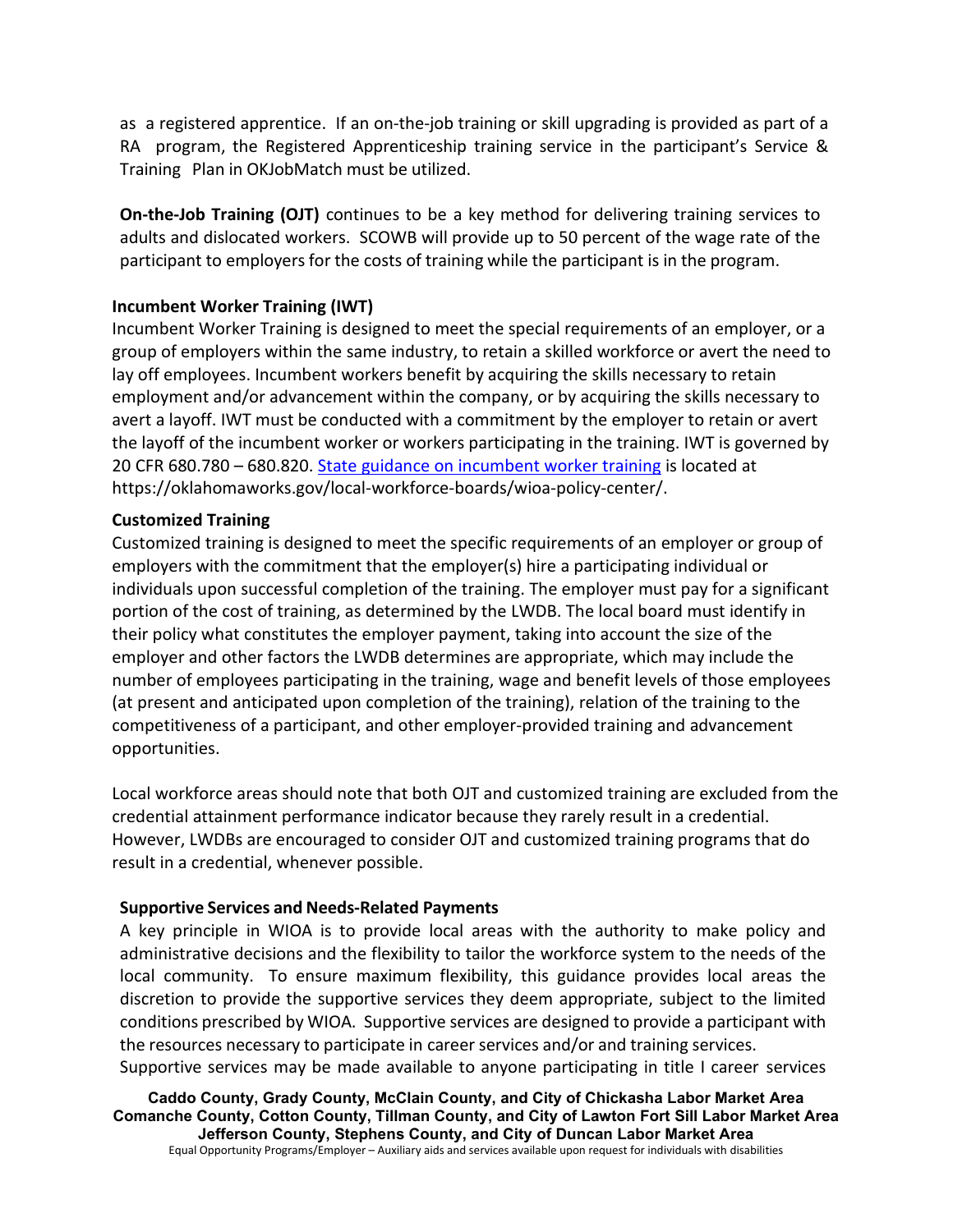(excluding follow up career services) or training services.

Service Providers, in consultation with Oklahoma Works One-Stop Center partners and other community service providers, have developed written policies and procedures for the provision of supportive services that:

- ensures the services are necessary to participate in title I activities;
- ensures the supportive services are WIOA-funded only when these services are not available through other agencies or partners;
- addresses how supportive services will be funded when they are not otherwise available from other sources;
- addresses procedures for referrals to supportive services;
- addresses how duplication of resources and services will be prevented;
- establishes limits on the amount and duration of these services; and
- describes any exceptions to the limits on the amount or duration of supportive services.

To ensure the highest quality, most comprehensive service provision possible, supportive services funds may be utilized in coordination with career and training services provided by other partner programs and entities jointly responsible for workforce and economic development, educational, and other human resource programs. For example, title I supportive services funds may be utilized when the cost of training is borne by a workforce partner if the partner entity does not have available funds for supportive services, and the supportive services are not otherwise available from other sources, as per policy.

When all other avenues have been explored for necessary supportive services, it may also be appropriate for WIOA title I supportive services funds to be coordinated with a partner entity's supportive services, if the partner indicates their supportive services funding is in danger of depletion prior to the end of the time period for which the funds are intended. This practice will help ensure that neither the local workforce development area nor the community partner exhausts their supportive services funds during their respective periods of funding. The details of this arrangement must be documented in the Combination of Services to Overcome Needs/Barriers section of the IEP, as well as in program notes.

When WIOA funds are utilized for supportive services, details of the type(s) of supportive services provided and why the services were necessary for the individual's participation in career or training services must be documented in the Supportive Service Needs section of the virtual IEP. There must also be an entry in the Service and Training (S&T) section of OKJM when supportive services are provided. Additionally, uploaded support documentation must include the supportive service request/voucher, the local area's verification or certification that no other services are available, and any other documentation required by local policy.

**Caddo County, Grady County, McClain County, and City of Chickasha Labor Market Area Comanche County, Cotton County, Tillman County, and City of Lawton Fort Sill Labor Market Area Jefferson County, Stephens County, and City of Duncan Labor Market Area** Equal Opportunity Programs/Employer – Auxiliary aids and services available upon request for individuals with disabilities Details of the type(s) of supportive services provided to an individual, which entity provided the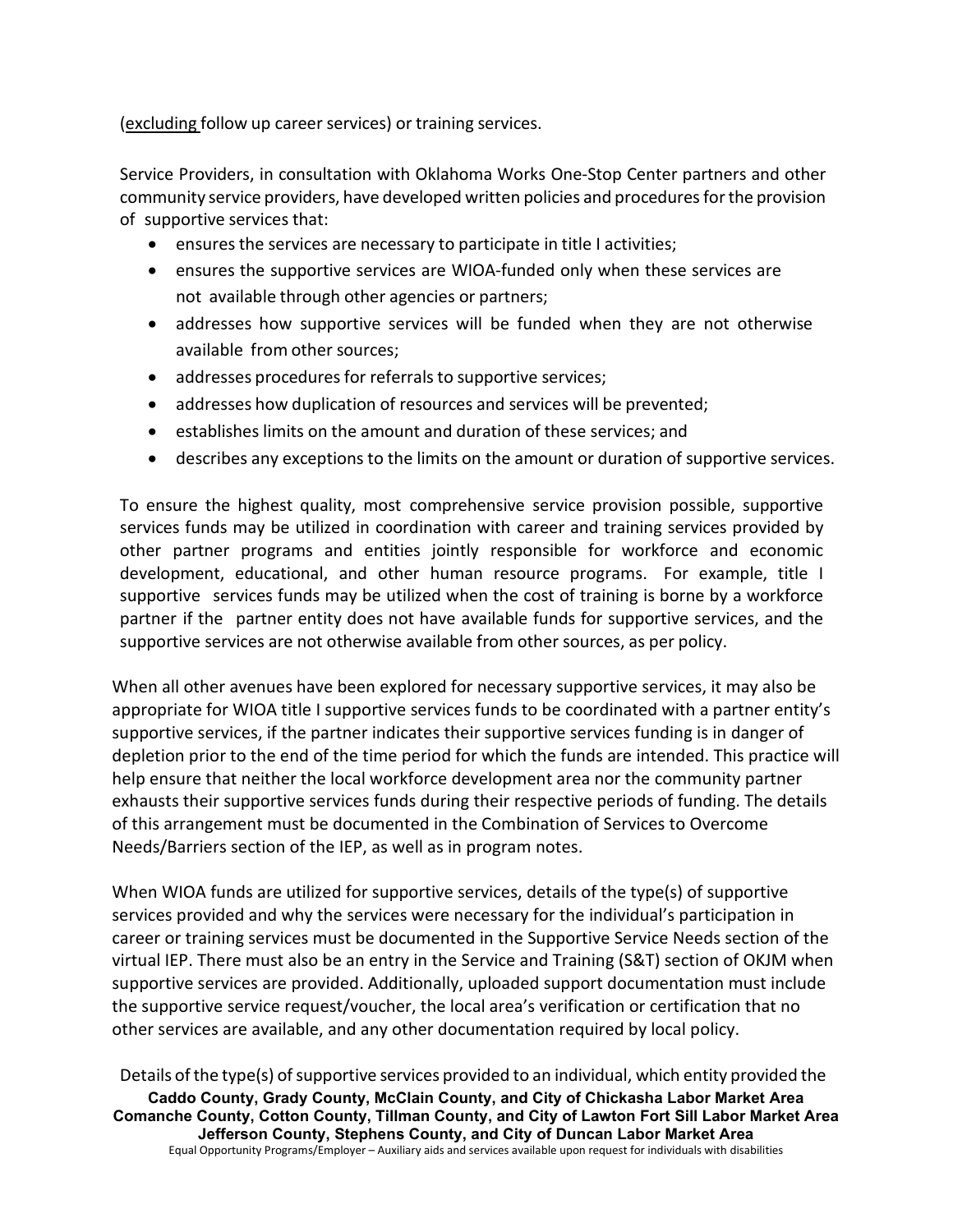services, and why the services were necessary for the individual's participation in career or training services must be documented in the Required Supportive Services During Active Participation section of the virtual IEP or in Case or Program Notes.

Supportive Services may include, but are not limited to:

- Assistance with transportation;
- Assistance with child care and dependent care;
- Linkages to community services;
- Assistance with housing;
- Assistance with educational testing;
- Reasonable accommodations for individuals with disabilities;
- Referrals to health care;
- Assistance with uniforms or other appropriate work attire and work-related tools, including items such as eye glasses and protective eye gear;
- Assistance with books, fees, school supplies, and other necessary items for students enrolled in post-secondary education classes;
- Payments and feesfor employment and training-related applications, tests, and certifications;
- Legal aid services; and
- Needs-Related Payments(available only to individuals enrolled in training services and must be consistent with specific criteria as indicated in 20 CFR § 680.940 for Adult program participants and in § 680.950 for DLW program participants).

## **Needs-Related Payments**

Needs-related payments are a form of supportive services designed to provide a participant with financial assistance for the purpose of enabling them to participate in training services. Many individuals in need of training services lack the resources to meet their non-training expenses and therefore cannot participate in the training that they need to attain employment. Needs-related payments can help individuals meet their non-training expenses and help them to complete training successfully. The maximum levels of needs-related payments for Adult program participants has been established by SCOWB. (See SCOWB Supportive Services Policy)

To be eligible to receive needs-related payments, Adult program participants must:

- Be unemployed;
- Not qualify for, or have ceased to qualify for, unemployment compensation; and
- Be enrolled in a training program described in this issuance and section 134(c)(3)(D) of WIOA.

To receive needs-related payments, dislocated workers must: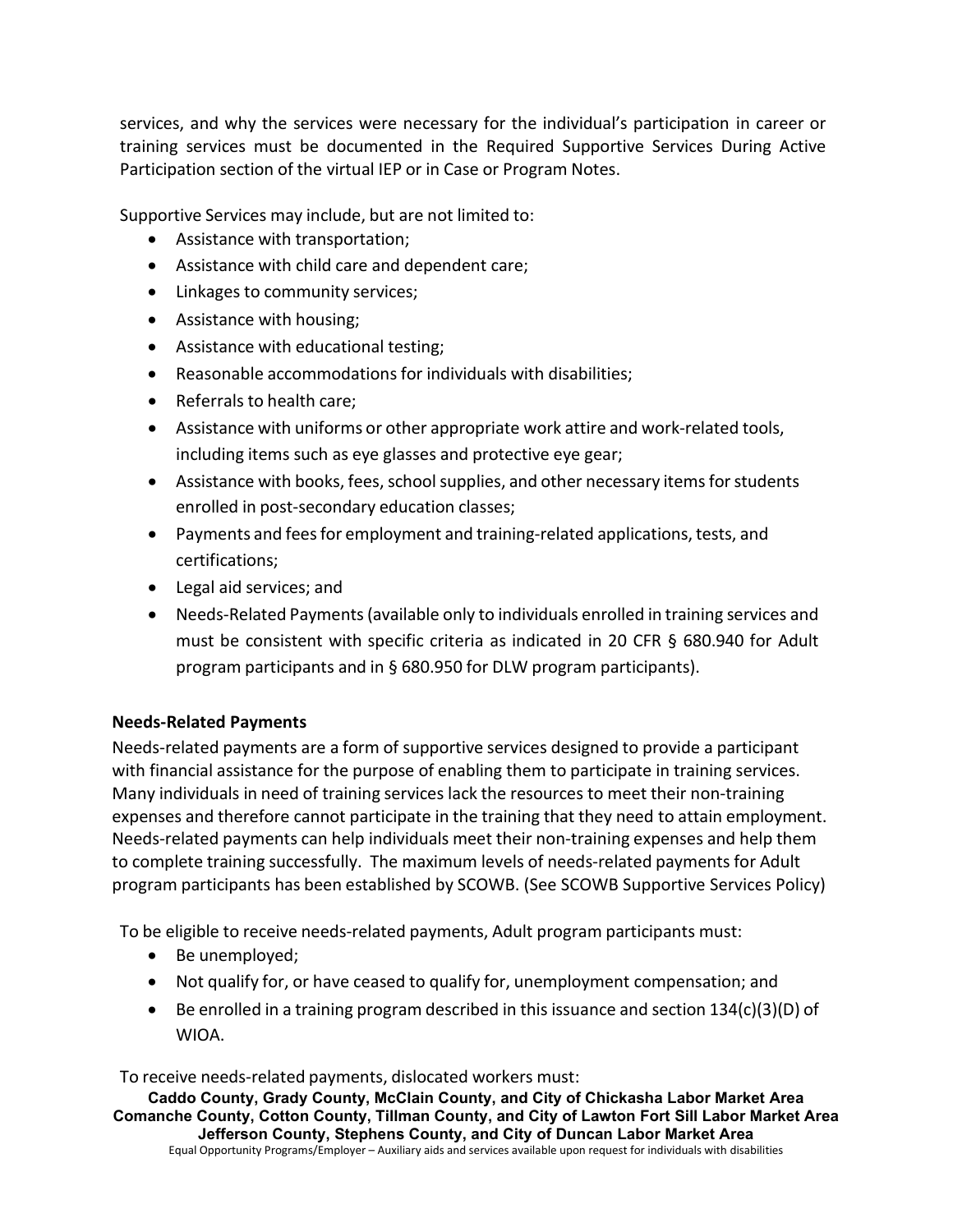- Be unemployed, and:
	- $\circ$  have ceased to qualify for unemployment compensation or trade readjustment allowance under TAA; and
	- $\circ$  Be enrolled in a training program described in section 134(c)(3) of WIOA by the end of the 13th week after the most recent layoff that resulted in a determination of the worker's eligibility for employment and training activities for dislocated workers; or if later, by the end of the 8th week after the worker is informed that a short-term layoff will exceed 6 months; or
- Be unemployed and:
	- $\circ$  did not qualify for unemployment compensation or trade readjustment assistance under TAA
	- $\circ$  be enrolled in a program of training services under WIOA 134(c)(3).

For dislocated workers, needs-related payments must not exceed the greater of:

- the applicable weekly level of the unemployment compensation benefit, for participants who were eligible UI as a result of the qualifying dislocation; or
- for participants who did not qualify for UI benefits as a result of the qualifying layoff, an amount equal to the poverty level for an equivalent period, which must be adjusted to reflect changes in total family income, as determined by LWDB policies.

**Career and Training Services Performance Accountability.** In order to align service delivery acrossthe core WIOA programs and ensure a comprehensive approach across all partners, core performance measures and reporting elements are described in current guidance found at [https://oklahomaworks.gov/local-workforce-boards/wioa-policy-center/.](https://oklahomaworks.gov/local-workforce-boards/wioa-policy-center/)

**Coordination with Trade Adjustment Assistance (TAA)**. The TAA program, coordinated by OESC staff, provides additional benefits for dislocated workers laid off by companies that are directly affected by increased imports or certain shifts of production to other countries. Upon notification that USDOL has certified a business as "trade impacted", affected individuals should contact the local Oklahoma Works One-Stop Center for TAA information. Co-enrollment (i.e., dual-enrollment) with WIOA is encouraged for workers certified as eligible for TAA (i.e., TAA-certified), and allows for the timely provision of individualized career services while improving the effectiveness of the TAA Program.

DOL requires WIOA/TAA dual enrollment and the development of IEPs for TAA participants. Coordination between the title I case manager and OESC's TAA staff is essential to ensure successful training completion, and allows for the timely provision of individualized career services while improving the effectiveness of the TAA Program. Therefore, the TAA program will utilize the virtual IEP located in the TAA Enrollment Details page of OKJobMatch and will follow the WIOA IEP policy, with a few exceptions. As with IEPs developed for all adults and dislocated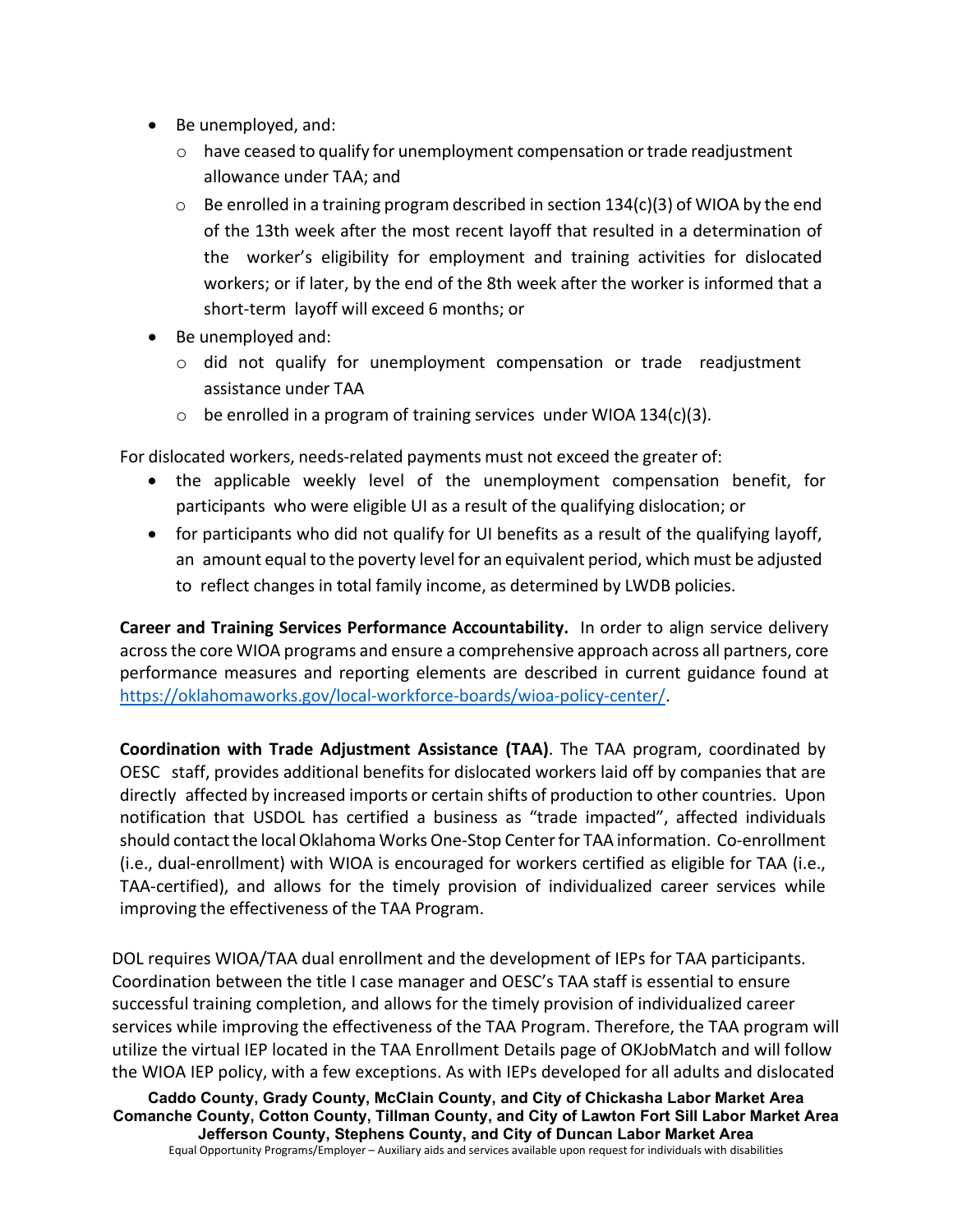workers, all significant changes to the initial plan require the IEP to be updated/modified. The revised IEP must be signed/acknowledged by the participant.

TAA will cover 100% of tuition, course fees, books and required supplies, and equipment for eligible participants. However, TAA funds will not cover supportive services such as transportation and child care assistance. When ES staff identify any supportive needs necessary for the success of TAA participants*,* they are required to refer TAA-eligible individuals to appropriate title I staff. WIOA staff must then provide supportive services as per this issuance and local supportive services policy.

**Other Permissible Local Activities.** WIOA provides significant flexibility to local areas when providing services with Adult and DLW funds. In addition to the required career and training services, local areas may use these funds to provide additional job seeker services and business services, as well as to facilitate enhanced coordination between other partner programs and entities at the State and local level. Local areas may also use these funds to develop new types of technical assistance, develop new intake procedures, test new procurement methods which may lead to better outcomes for jobseekers, and ensure provision of robust services for businesses throughout the workforce system. A list of permissible local activities is found in WIOA 134(d) and section 17 of TEGL No. 19-16. [Oklahoma's Business Services policy](https://oklahomaworks.gov/wp-content/uploads/2020/02/OWDI-01-2020-Business-Services-policy-w-Business-Engagement-Attachment.pdf) may be found at https://oklahomaworks.gov/wp-content/uploads/2020/02/OWDI-01-2020-Business-Services-policy-w-Business-Engagement-Attachment.pdf.

**Rapid Response.** The purpose of Rapid Response is to promote economic recovery and vitality by developing ongoing, comprehensive approaches to identifying, planning for, or responding to layoffs and dislocations, and preventing or minimizing their impacts on workers, businesses, and communities. Rapid Response encompasses the strategies and activities necessary to plan for and respond as quickly as possible following an announcement of a closure or layoff, or to a natural or other disaster which results in mass job loss. Rapid Response delivers services to enable dislocated workers to transition to new employment as quickly as possible. Oklahoma's Rapid Response Activities and Layoff Aversion policy may be found in OWDI 14-2017. [Oklahoma's Rapid Response Activities and Layoff Aversion policy](https://oklahomaworks.gov/wp-content/uploads/2019/07/OWDI-14-2017-Change-1-Rapid-Response-Activities-and-Layoff-Aversion.pdf) may be found at https://oklahomaworks.gov/wp-content/uploads/2019/07/OWDI-14-2017-Change-1-Rapid-Response-Activities-and-Layoff-Aversion.pdf.

**EQUAL OPPORTUNITY AND NONDISCRIMINATION STATEMENT:** All Recipients, and Sub recipients/Sub grantees must comply with WIOA's Equal Opportunity and Nondiscrimination provisions which prohibit discrimination on the basis of race, color, religion, sex (including pregnancy, childbirth, and related medical conditions, transgender status, and gender identity), national origin (including limited English proficiency), age, disability, political affiliation or belief, or, for beneficiaries, applicants, and participants only, on the basis of citizenship status or participation in a WIOA Title-I financially assisted program or activity.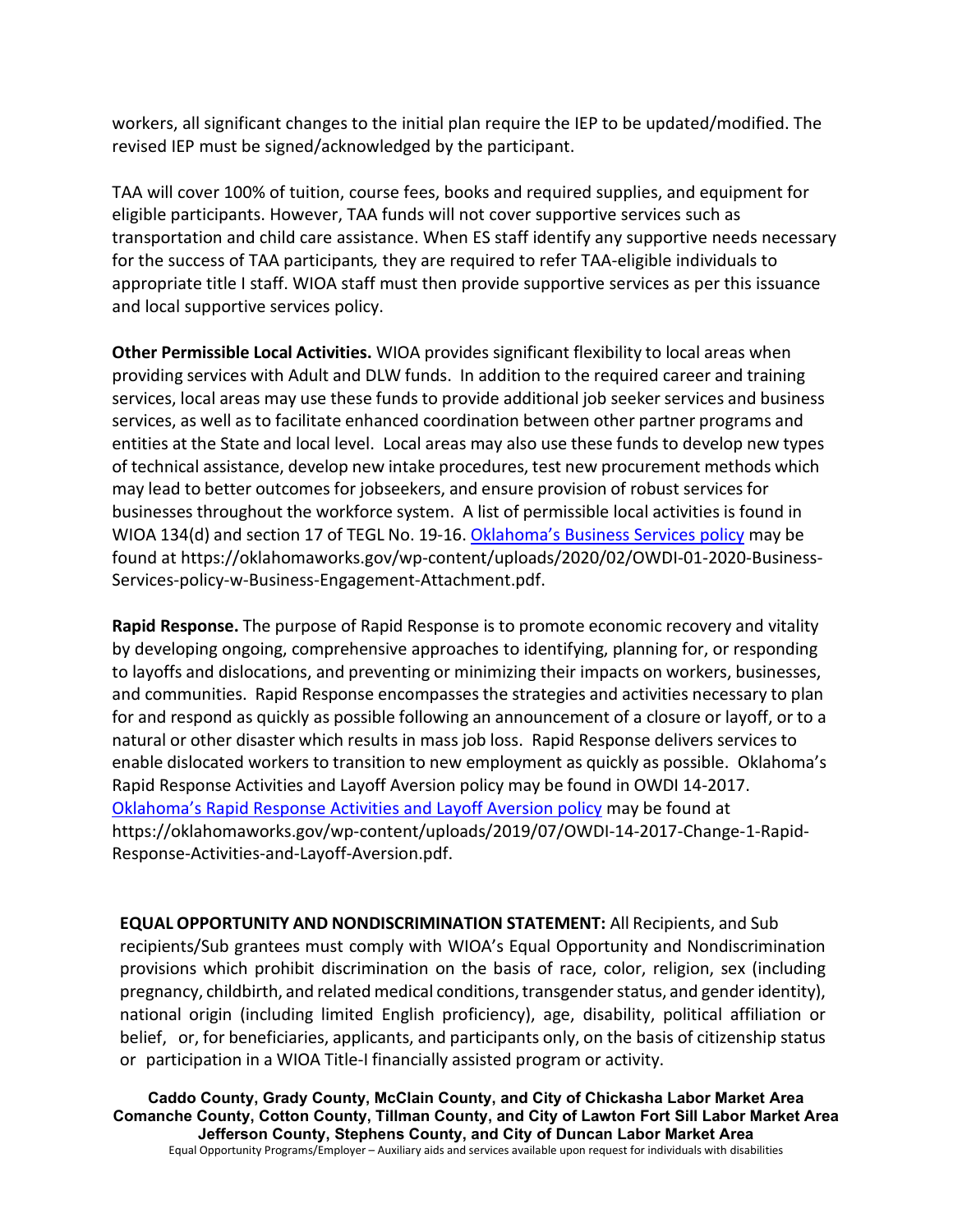**ACTION REQUIRED:** This SCOWB Policy is to become a part of your permanent records and made available to appropriate staff and sub-recipients.

**APPROVED: SCOWB EXEC COMMITTEE 5/17/18 APPROVED: SCOWB 06/14/18 REVISED: 10/27/20 APPROVED: SCOWB EXEC COMMITTEE 11/04/2020**

**FULL BOARD APPROVAL: 3/11/2021**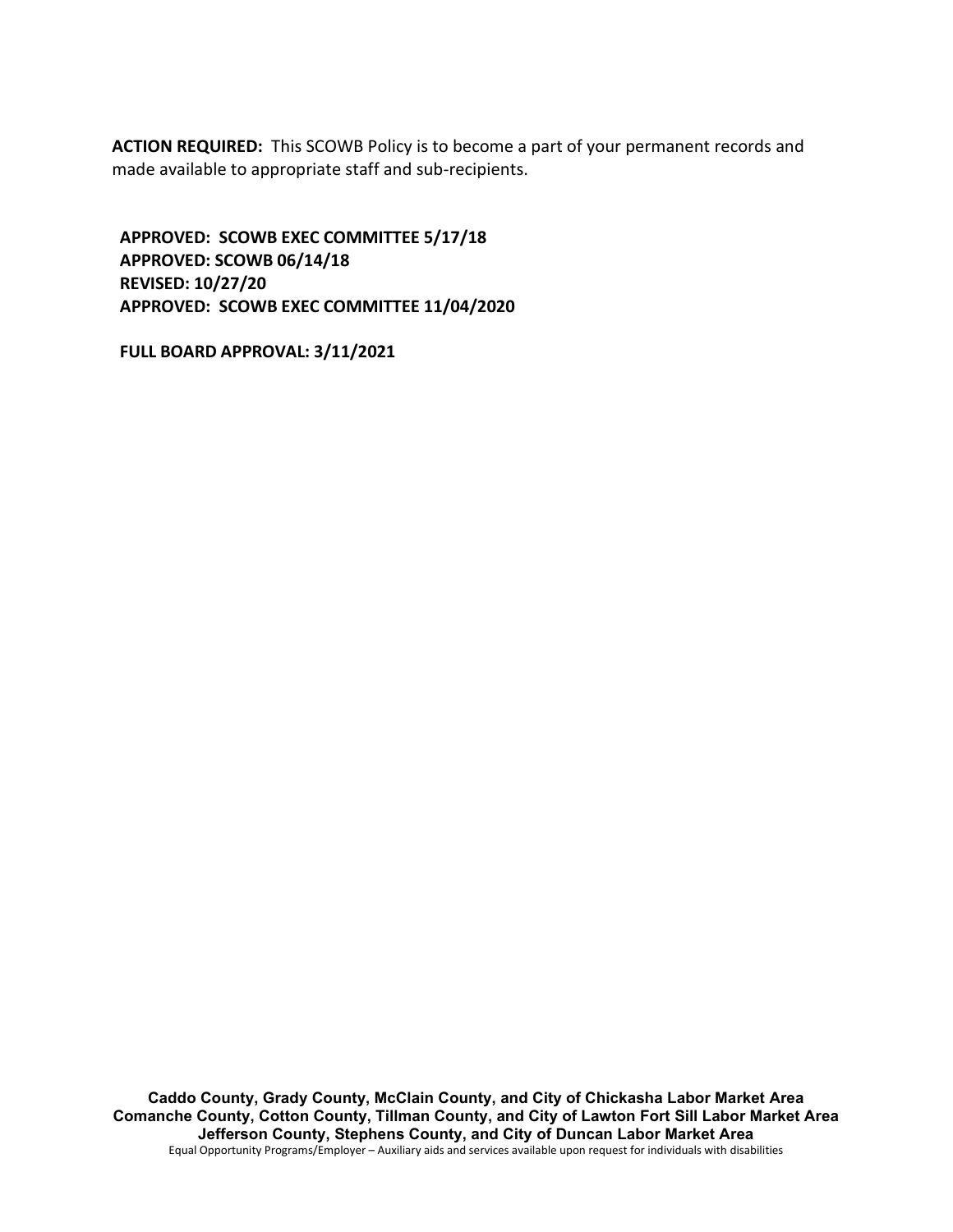### **Attachment A**

#### **Individual Training Account (ITA)**

| Participant:                                            | ITA Start Date:       | ITA End Date:        |
|---------------------------------------------------------|-----------------------|----------------------|
| Maximum Amount of Individual Training Account (ITA): \$ |                       | _Training Program: _ |
| Demand Occupation:                                      | Training Institution: |                      |

**IMPORTANT!** This document contains **important information** about your rights, responsibilities and/or benefits. It is critical that you understand the information in this document, and we will provide the information in your preferred language at no cost to you. **Call Lafonda Crowder (580) 357-3500** for assistance in the translation and understanding of the information in this document.

**¡IMPORTANTE!** Este documento contiene **información importante** sobre sus derechos, responsabilidades y/o beneficios. Es importante que usted entienda la información en este documento. Nosotros le podemos ofrecer la información en el idioma de su preferencia sin costo alguno para usted. **Llame al Lafonda Crowder (580) 357-3500** para pedir asistencia en traducir y entender la información en este documento.

#### **Telephone Relay Service is available by dialing 711 or 800-722-0353**

#### **ACKNOWLEDGEMENT AND AGREEMENT**

- The maximum amount of my ITA has been awarded based on the type of training institution I have chosen.
- The actual amount PAID OUT on my behalf may be less than the maximum ITA amount shown above depending upon individual factors including cost of attendance, needs identified in my IEP, actual cost of training billed and other sources of financial assistance I receive (unmet need) that were not known on the date of my signature below.
- ITA funding may be used to assist with tuition and fees as well as books, uniforms, tools, equipment, or supplies required for training/degree plan.
- This ITA is limited to the amount and the scheduled start and end date stated above.
- It is my responsibility to budget and track my ITA expenditures to insure that the funds available to me are not depleted prior to completion of training. I will coordinate with my case manager and verify my ITA balance as necessary.
- I understand that I must meet or exceed attendance and academic requirements of the school/training provider. If a class is paid for with WIOA funds, I will be responsible for the cost of retaking that class if I drop or do not pass.
- I understand that I am not required to access student loans or incur personal debt as a condition of participation. However, if I choose to do so, I understand the responsibilities associated with such indebtedness, including loan repayment. My case manager has counseled me in regard to this issue.
- Continued participation is subject to continued availability of funding by the Department of Labor.<br>• Lagree to monthly contact with my case manager to discuss my training progress and any other iss
- I agree to monthly contact with my case manager to discuss my training progress and any other issues, whether academic, personal, or financial, that may affect the successful completion of my training.
- I will immediately inform my case manager of changes of name, address, phone number, or back-up contact information.
- Prior to the beginning of each new semester I will schedule an appointment with my case manager to complete a voucher for the upcoming semester. I agree to provide any documentation necessary for completion of the voucher, which may include class schedule, enrollment sheet, grade report from previous semester, and Financial Aid Award letter.
- In the event that I drop or add a class, I will notify my case manager immediately.
- Upon completion of my training, I agree to provide my case manager with information concerning my employment and copies of any diplomas, credentials, or licenses earned.

**I have read this document and hereby understand and agree to comply with the terms herein described. I am receiving a copy of this agreement for my records.**

\_\_\_\_\_\_\_\_\_\_\_\_\_\_\_\_\_\_\_\_\_\_\_\_\_\_\_\_\_\_\_\_\_\_\_\_\_\_\_\_\_\_\_\_\_\_\_\_\_\_\_\_\_ \_\_\_\_\_\_\_\_\_\_\_\_\_\_\_\_\_\_\_\_\_\_\_\_\_\_ **ITA Participant's Signature Date** Date Date

**I have established this ITA and reviewed the terms of this Agreement with the participant.**

\_\_\_\_\_\_\_\_\_\_\_\_\_\_\_\_\_\_\_\_\_\_\_\_\_\_\_\_\_\_\_\_\_\_\_\_\_\_\_\_\_\_\_\_\_\_\_\_\_\_\_\_\_\_\_ \_\_\_\_\_\_\_\_\_\_\_\_\_\_\_\_\_\_\_\_\_\_\_\_\_\_\_\_ WIOA Service Provider's Signature **Date** 

"Equal Opportunity Employer (EOE)/Program"/"Auxiliary aids and services are available upon request to individuals with disabilities"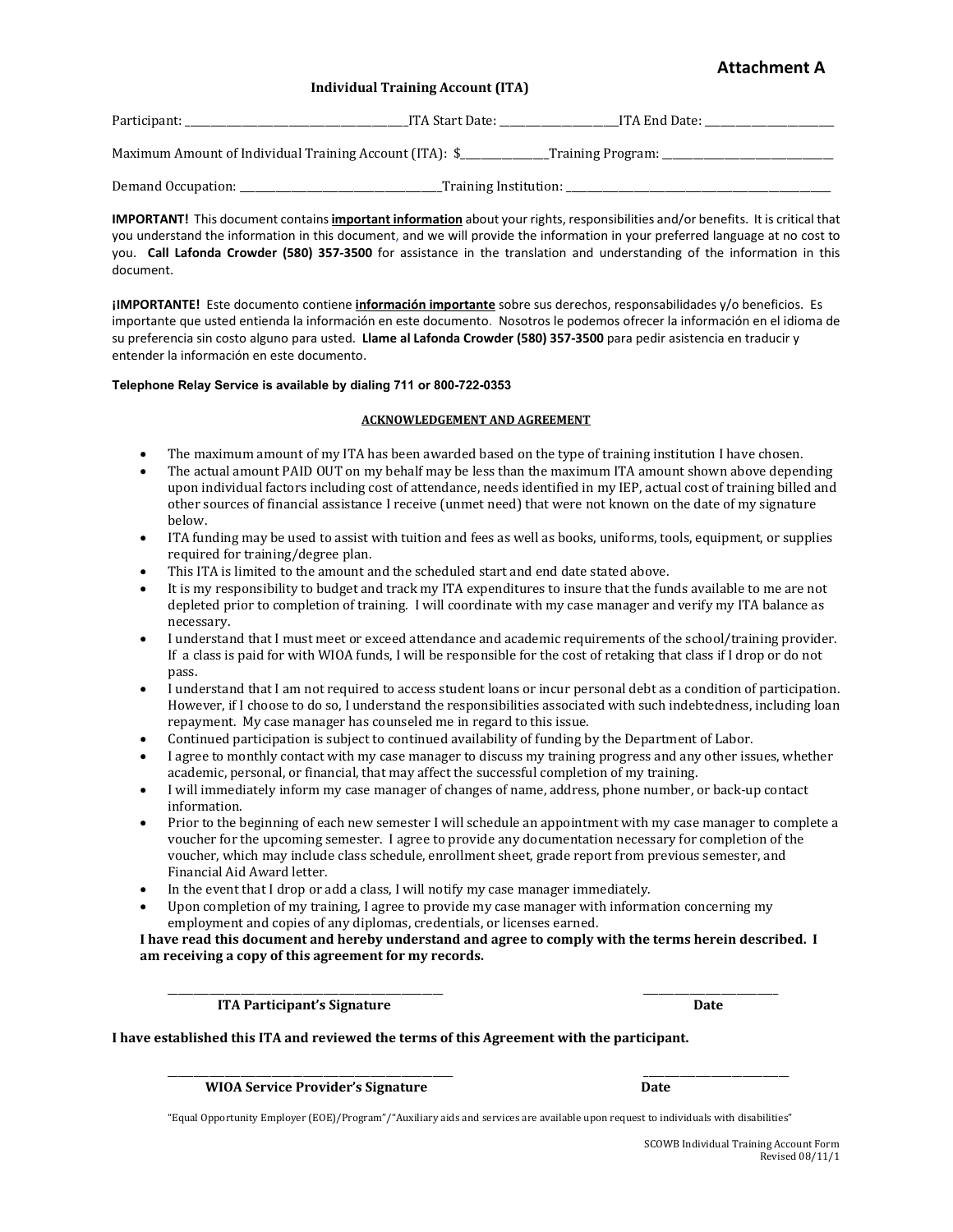## **Attachment B**

| <b>INDIVIDUAL TRAINING VOUCHER FORM</b>                                                                                                                                                                                          |                                                                                                                         |            |                                                                                    |                                       |  |                     |  |
|----------------------------------------------------------------------------------------------------------------------------------------------------------------------------------------------------------------------------------|-------------------------------------------------------------------------------------------------------------------------|------------|------------------------------------------------------------------------------------|---------------------------------------|--|---------------------|--|
|                                                                                                                                                                                                                                  |                                                                                                                         | Mod $#$ :  |                                                                                    |                                       |  |                     |  |
|                                                                                                                                                                                                                                  |                                                                                                                         | ID Number: |                                                                                    |                                       |  |                     |  |
|                                                                                                                                                                                                                                  |                                                                                                                         |            |                                                                                    |                                       |  |                     |  |
| WIOA PROGRAM / TRAINING COST:<br><b>ADULT</b><br><b>DLW</b>                                                                                                                                                                      | OTHER:                                                                                                                  |            |                                                                                    |                                       |  |                     |  |
|                                                                                                                                                                                                                                  |                                                                                                                         |            |                                                                                    |                                       |  |                     |  |
| agrees to sponsor the above-named student in the course(s) or program(s) listed<br>below and pay the training costs listed (based on off-the-shelf catalog prices) for the time period of                                        |                                                                                                                         |            |                                                                                    |                                       |  |                     |  |
| Refunds or returns for non-completion will be made to                                                                                                                                                                            |                                                                                                                         |            |                                                                                    | (WIOA Service Provider).              |  |                     |  |
| <b>Explanation if this is a Modification:</b>                                                                                                                                                                                    |                                                                                                                         |            |                                                                                    |                                       |  |                     |  |
|                                                                                                                                                                                                                                  |                                                                                                                         |            |                                                                                    |                                       |  |                     |  |
|                                                                                                                                                                                                                                  |                                                                                                                         |            |                                                                                    |                                       |  |                     |  |
|                                                                                                                                                                                                                                  | <b>TRAINING</b>                                                                                                         |            |                                                                                    |                                       |  |                     |  |
|                                                                                                                                                                                                                                  |                                                                                                                         |            |                                                                                    |                                       |  |                     |  |
|                                                                                                                                                                                                                                  | <b>COURSE TITLE</b>                                                                                                     |            |                                                                                    | <b>HOURS</b>                          |  |                     |  |
|                                                                                                                                                                                                                                  |                                                                                                                         |            |                                                                                    |                                       |  |                     |  |
|                                                                                                                                                                                                                                  |                                                                                                                         |            |                                                                                    |                                       |  |                     |  |
|                                                                                                                                                                                                                                  |                                                                                                                         |            |                                                                                    |                                       |  |                     |  |
|                                                                                                                                                                                                                                  | <b>AUTHORIZED TRAINING COSTS</b>                                                                                        |            |                                                                                    |                                       |  |                     |  |
|                                                                                                                                                                                                                                  |                                                                                                                         |            |                                                                                    |                                       |  |                     |  |
| <b>ITEM</b><br>Tuition                                                                                                                                                                                                           | <b>AMOUNT</b><br>\$                                                                                                     |            |                                                                                    | <b>ITEM</b><br>Equipment and/or Tools |  | <b>AMOUNT</b><br>\$ |  |
| Fees                                                                                                                                                                                                                             | \$                                                                                                                      |            |                                                                                    | Uniforms                              |  | \$                  |  |
| <b>Books</b>                                                                                                                                                                                                                     | \$                                                                                                                      |            |                                                                                    | <b>Other</b>                          |  | \$<br>\$            |  |
|                                                                                                                                                                                                                                  |                                                                                                                         | Total      |                                                                                    |                                       |  |                     |  |
|                                                                                                                                                                                                                                  |                                                                                                                         |            |                                                                                    |                                       |  |                     |  |
| As a recipient of WIOA Program assistance with tuition, fees, books, or required supplies, I hereby authorize the<br>training institution listed above to release information concerning my attendance, grades, and schedules to |                                                                                                                         |            |                                                                                    |                                       |  |                     |  |
| (WIOA Service Provider).                                                                                                                                                                                                         |                                                                                                                         |            |                                                                                    |                                       |  |                     |  |
|                                                                                                                                                                                                                                  |                                                                                                                         |            |                                                                                    |                                       |  |                     |  |
| Participant's Signature                                                                                                                                                                                                          |                                                                                                                         |            | WIOA Service Provider's Program Director or<br><b>Operations Manager Signature</b> |                                       |  |                     |  |
|                                                                                                                                                                                                                                  |                                                                                                                         |            |                                                                                    |                                       |  |                     |  |
| Date                                                                                                                                                                                                                             |                                                                                                                         |            |                                                                                    | Date                                  |  |                     |  |
| "Equal Opportunity Employer (EOE)/Program"                                                                                                                                                                                       |                                                                                                                         |            |                                                                                    |                                       |  |                     |  |
| "Auxiliary aids and services are available upon request to individuals with disabilities"<br>IMPORTANT! This document contains important information about your rights, responsibilities and/or benefits. It is critical that    |                                                                                                                         |            |                                                                                    |                                       |  |                     |  |
| you understand the information in this document, and we will provide the information in your preferred language at no cost to                                                                                                    |                                                                                                                         |            |                                                                                    |                                       |  |                     |  |
| document.                                                                                                                                                                                                                        | you. Call Lafonda Crowder (580) 357-3500 for assistance in the translation and understanding of the information in this |            |                                                                                    |                                       |  |                     |  |
| jIMPORTANTE! Este documento contiene información importante sobre sus derechos, responsabilidades y/o beneficios. Es                                                                                                             |                                                                                                                         |            |                                                                                    |                                       |  |                     |  |
|                                                                                                                                                                                                                                  |                                                                                                                         |            |                                                                                    |                                       |  |                     |  |
| importante que usted entienda la información en este documento. Nosotros le podemos ofrecer la información en el idioma de                                                                                                       |                                                                                                                         |            |                                                                                    |                                       |  |                     |  |
| su preferencia sin costo alguno para usted. Llame al Lafonda Crowder (580) 357-3500 para pedir asistencia en traducir y entender<br>la información en este documento.                                                            |                                                                                                                         |            |                                                                                    |                                       |  |                     |  |
| Telephone Relay Service is available by dialing 711 or 800-722-0353                                                                                                                                                              |                                                                                                                         |            |                                                                                    |                                       |  |                     |  |
|                                                                                                                                                                                                                                  |                                                                                                                         |            |                                                                                    |                                       |  |                     |  |